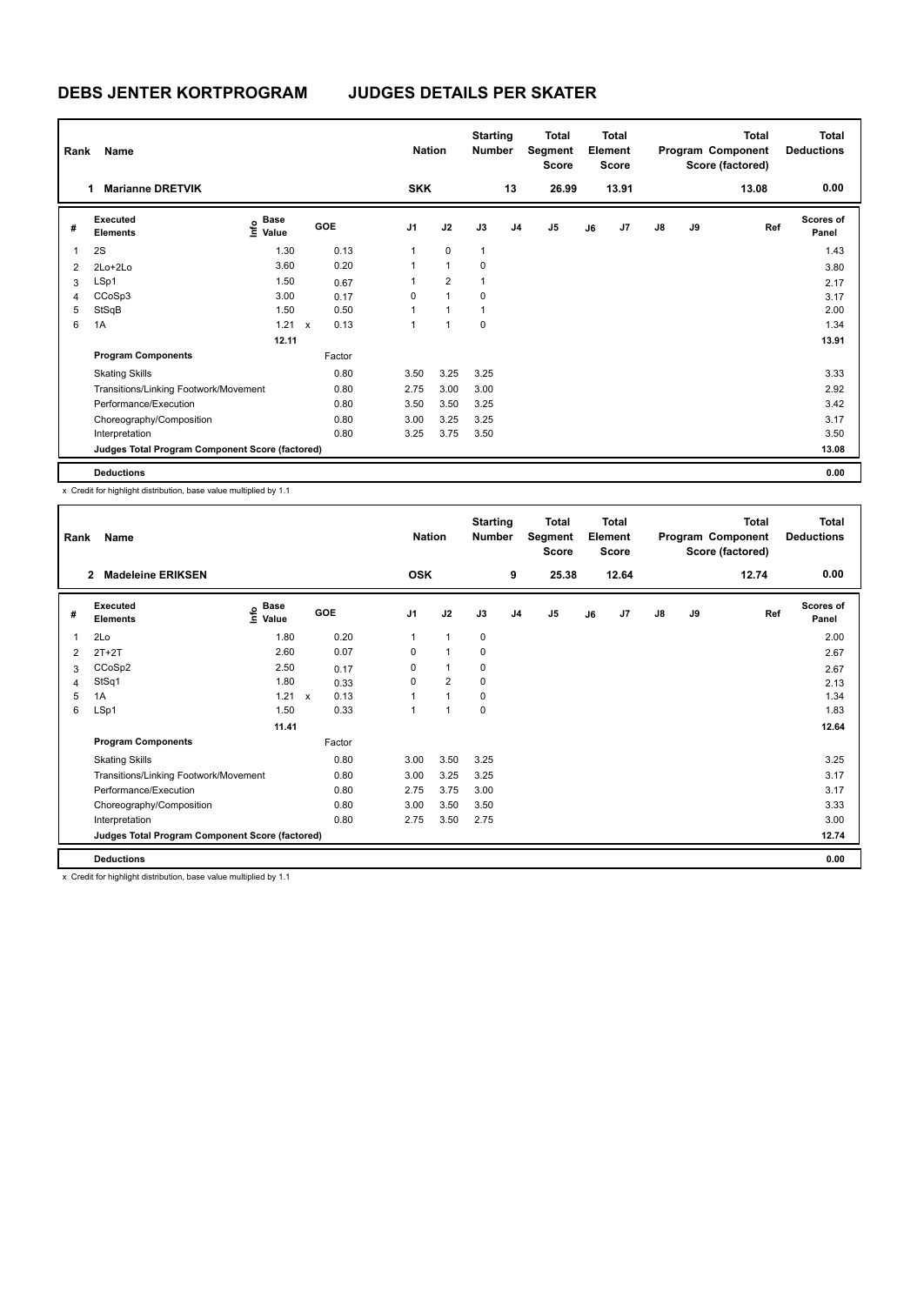| Rank | Name                                            |                                           |            | <b>Nation</b>  |              | <b>Starting</b><br><b>Number</b> |                | Total<br>Segment<br><b>Score</b> |    | <b>Total</b><br>Element<br><b>Score</b> |               |    | <b>Total</b><br>Program Component<br>Score (factored) | <b>Total</b><br><b>Deductions</b> |
|------|-------------------------------------------------|-------------------------------------------|------------|----------------|--------------|----------------------------------|----------------|----------------------------------|----|-----------------------------------------|---------------|----|-------------------------------------------------------|-----------------------------------|
|      | <b>Hanne LANDRO</b><br>3                        |                                           |            | <b>SKK</b>     |              |                                  | 23             | 24.98                            |    | 12.30                                   |               |    | 12.68                                                 | 0.00                              |
| #    | Executed<br><b>Elements</b>                     | $\frac{e}{E}$ Base<br>$\frac{e}{E}$ Value | <b>GOE</b> | J <sub>1</sub> | J2           | J3                               | J <sub>4</sub> | J5                               | J6 | J7                                      | $\mathsf{J}8$ | J9 | Ref                                                   | Scores of<br>Panel                |
| 1    | 2F                                              | 1.80                                      | 0.10       | $\mathbf{1}$   | $\mathbf 0$  | $\mathbf 0$                      |                |                                  |    |                                         |               |    |                                                       | 1.90                              |
| 2    | 1A                                              | 1.10                                      | 0.20       |                | $\mathbf{1}$ | 1                                |                |                                  |    |                                         |               |    |                                                       | 1.30                              |
| 3    | LSp1                                            | 1.50                                      | $-0.30$    | 0              | $-2$         | $-1$                             |                |                                  |    |                                         |               |    |                                                       | 1.20                              |
| 4    | 2Lz+2Lo                                         | 3.90                                      | 0.00       | $\Omega$       | $\mathbf{1}$ | $-1$                             |                |                                  |    |                                         |               |    |                                                       | 3.90                              |
| 5    | CCoSp1                                          | 2.00                                      | 0.33       | $\Omega$       | $\mathbf{1}$ |                                  |                |                                  |    |                                         |               |    |                                                       | 2.33                              |
| 6    | StSqB                                           | 1.50                                      | 0.17       |                | $\mathbf 0$  | 0                                |                |                                  |    |                                         |               |    |                                                       | 1.67                              |
|      |                                                 | 11.80                                     |            |                |              |                                  |                |                                  |    |                                         |               |    |                                                       | 12.30                             |
|      | <b>Program Components</b>                       |                                           | Factor     |                |              |                                  |                |                                  |    |                                         |               |    |                                                       |                                   |
|      | <b>Skating Skills</b>                           |                                           | 0.80       | 3.25           | 3.25         | 3.25                             |                |                                  |    |                                         |               |    |                                                       | 3.25                              |
|      | Transitions/Linking Footwork/Movement           |                                           | 0.80       | 3.00           | 2.75         | 3.00                             |                |                                  |    |                                         |               |    |                                                       | 2.92                              |
|      | Performance/Execution                           |                                           | 0.80       | 3.50           | 3.25         | 3.50                             |                |                                  |    |                                         |               |    |                                                       | 3.42                              |
|      | Choreography/Composition                        |                                           | 0.80       | 3.00           | 3.25         | 3.25                             |                |                                  |    |                                         |               |    |                                                       | 3.17                              |
|      | Interpretation                                  |                                           | 0.80       | 3.25           | 3.00         | 3.00                             |                |                                  |    |                                         |               |    |                                                       | 3.08                              |
|      | Judges Total Program Component Score (factored) |                                           |            |                |              |                                  |                |                                  |    |                                         |               |    |                                                       | 12.68                             |
|      | <b>Deductions</b>                               |                                           |            |                |              |                                  |                |                                  |    |                                         |               |    |                                                       | 0.00                              |

| Rank | Name<br>4 Nina JOAKIMSEN                        |                                  |                           |         | <b>Nation</b><br>ΟI |              | <b>Starting</b><br><b>Number</b> | 22 | <b>Total</b><br>Segment<br><b>Score</b><br>24.32 |    | <b>Total</b><br>Element<br><b>Score</b><br>13.26 |               |    | <b>Total</b><br>Program Component<br>Score (factored)<br>12.06 | <b>Total</b><br><b>Deductions</b><br>1.00 |
|------|-------------------------------------------------|----------------------------------|---------------------------|---------|---------------------|--------------|----------------------------------|----|--------------------------------------------------|----|--------------------------------------------------|---------------|----|----------------------------------------------------------------|-------------------------------------------|
| #    | Executed<br><b>Elements</b>                     | <b>Base</b><br>e Base<br>⊆ Value |                           | GOE     | J1                  | J2           | J3                               | J4 | J <sub>5</sub>                                   | J6 | J7                                               | $\mathsf{J}8$ | J9 | Ref                                                            | Scores of<br>Panel                        |
| 1    | $2Lz+2Lo$                                       | 3.90                             |                           | $-0.40$ | $-2$                | $-1$         | $-1$                             |    |                                                  |    |                                                  |               |    |                                                                | 3.50                                      |
| 2    | LSp1                                            | 1.50                             |                           | 0.00    | 0                   | $\mathbf 0$  | 0                                |    |                                                  |    |                                                  |               |    |                                                                | 1.50                                      |
| 3    | StSq2                                           | 2.60                             |                           | 0.17    |                     | 0            | 0                                |    |                                                  |    |                                                  |               |    |                                                                | 2.77                                      |
| 4    | 2F                                              | 1.98                             | $\boldsymbol{\mathsf{x}}$ | $-0.90$ | $-3$                | $-3$         | $-3$                             |    |                                                  |    |                                                  |               |    |                                                                | 1.08                                      |
| 5    | 1A                                              | 1.21                             | $\boldsymbol{\mathsf{x}}$ | 0.20    |                     | $\mathbf{1}$ | $\mathbf{1}$                     |    |                                                  |    |                                                  |               |    |                                                                | 1.41                                      |
| 6    | CCoSp3                                          | 3.00                             |                           | 0.00    | 0                   | 0            | 0                                |    |                                                  |    |                                                  |               |    |                                                                | 3.00                                      |
|      |                                                 | 14.19                            |                           |         |                     |              |                                  |    |                                                  |    |                                                  |               |    |                                                                | 13.26                                     |
|      | <b>Program Components</b>                       |                                  |                           | Factor  |                     |              |                                  |    |                                                  |    |                                                  |               |    |                                                                |                                           |
|      | <b>Skating Skills</b>                           |                                  |                           | 0.80    | 3.00                | 3.25         | 3.50                             |    |                                                  |    |                                                  |               |    |                                                                | 3.25                                      |
|      | Transitions/Linking Footwork/Movement           |                                  |                           | 0.80    | 2.75                | 2.75         | 3.25                             |    |                                                  |    |                                                  |               |    |                                                                | 2.92                                      |
|      | Performance/Execution                           |                                  |                           | 0.80    | 3.00                | 2.75         | 3.25                             |    |                                                  |    |                                                  |               |    |                                                                | 3.00                                      |
|      | Choreography/Composition                        |                                  |                           | 0.80    | 2.75                | 2.75         | 3.00                             |    |                                                  |    |                                                  |               |    |                                                                | 2.83                                      |
|      | Interpretation                                  |                                  |                           | 0.80    | 3.25                | 3.00         | 3.00                             |    |                                                  |    |                                                  |               |    |                                                                | 3.08                                      |
|      | Judges Total Program Component Score (factored) |                                  |                           |         |                     |              |                                  |    |                                                  |    |                                                  |               |    |                                                                | 12.06                                     |
|      | <b>Deductions</b>                               |                                  | Falls:                    | $-1.00$ |                     |              |                                  |    |                                                  |    |                                                  |               |    |                                                                | $-1.00$                                   |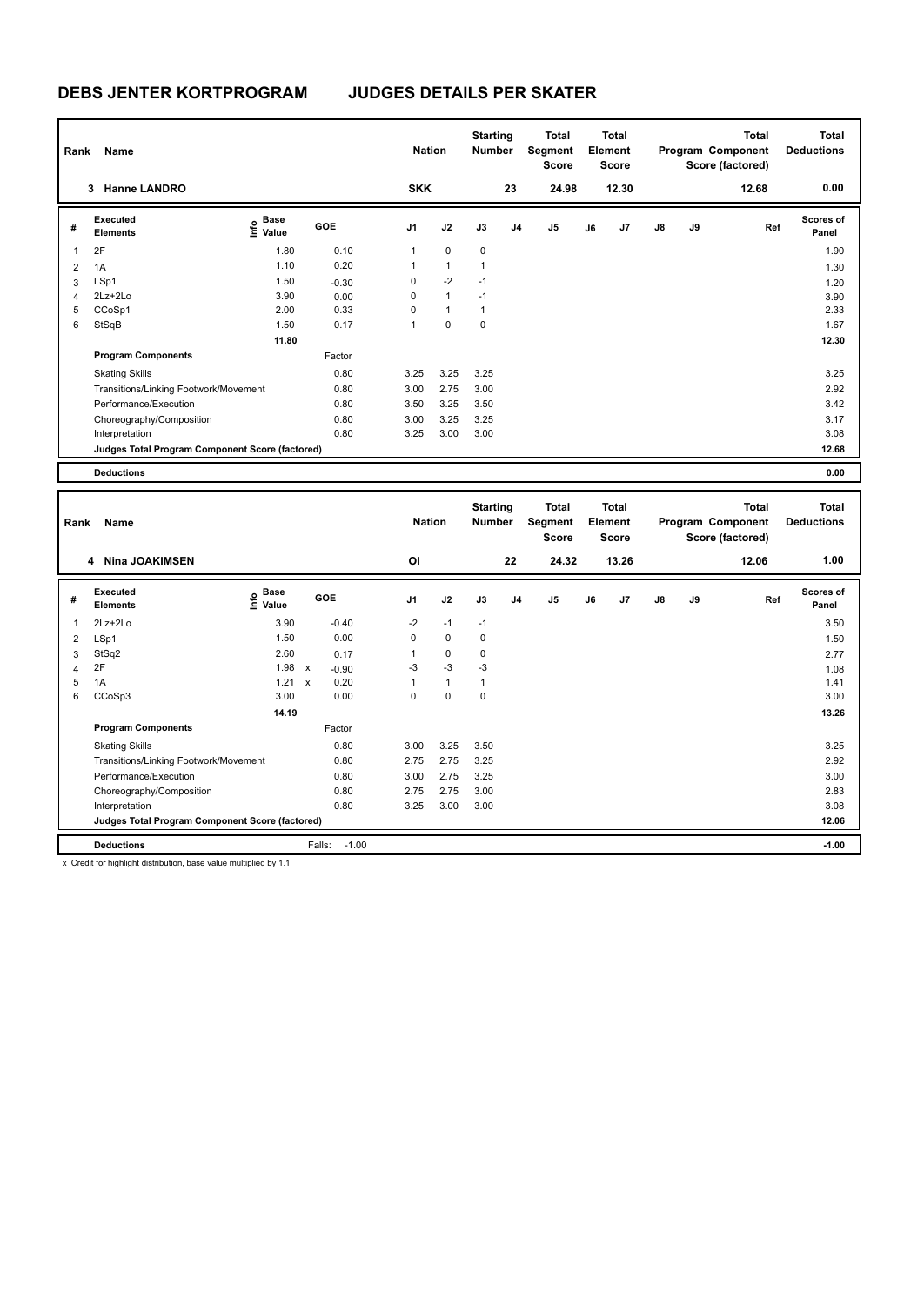| Rank | Name                                            |                                  |              |            | <b>Nation</b>  |                | <b>Starting</b><br><b>Number</b> |                | Total<br>Segment<br><b>Score</b> |    | <b>Total</b><br>Element<br><b>Score</b> |               |    | <b>Total</b><br>Program Component<br>Score (factored) | <b>Total</b><br><b>Deductions</b> |
|------|-------------------------------------------------|----------------------------------|--------------|------------|----------------|----------------|----------------------------------|----------------|----------------------------------|----|-----------------------------------------|---------------|----|-------------------------------------------------------|-----------------------------------|
|      | <b>Kristine Suk Kwam CHENG</b><br>5             |                                  |              |            | <b>TT</b>      |                |                                  | 21             | 23.38                            |    | 12.38                                   |               |    | 11.00                                                 | 0.00                              |
| #    | Executed<br><b>Elements</b>                     | <b>Base</b><br>e Base<br>⊆ Value |              | <b>GOE</b> | J <sub>1</sub> | J2             | J3                               | J <sub>4</sub> | J <sub>5</sub>                   | J6 | J7                                      | $\mathsf{J}8$ | J9 | Ref                                                   | <b>Scores of</b><br>Panel         |
|      | $2Lo+2T$                                        | 3.10                             |              | 0.10       | 0              | $\overline{1}$ | 0                                |                |                                  |    |                                         |               |    |                                                       | 3.20                              |
| 2    | 2F                                              | 1.80                             |              | 0.10       | 0              | $\mathbf{1}$   | 0                                |                |                                  |    |                                         |               |    |                                                       | 1.90                              |
| 3    | LSp1                                            | 1.50                             |              | $-0.30$    | 0              | $-2$           | $-1$                             |                |                                  |    |                                         |               |    |                                                       | 1.20                              |
| 4    | StSq1                                           | 1.80                             |              | $-0.10$    | 0              | $\mathbf 0$    | $-1$                             |                |                                  |    |                                         |               |    |                                                       | 1.70                              |
| 5    | 1A                                              | 1.21                             | $\mathsf{x}$ | 0.00       | $\Omega$       | $\mathbf 0$    | 0                                |                |                                  |    |                                         |               |    |                                                       | 1.21                              |
| 6    | CCoSp3                                          | 3.00                             |              | 0.17       | $\Omega$       | $\overline{1}$ | 0                                |                |                                  |    |                                         |               |    |                                                       | 3.17                              |
|      |                                                 | 12.41                            |              |            |                |                |                                  |                |                                  |    |                                         |               |    |                                                       | 12.38                             |
|      | <b>Program Components</b>                       |                                  |              | Factor     |                |                |                                  |                |                                  |    |                                         |               |    |                                                       |                                   |
|      | <b>Skating Skills</b>                           |                                  |              | 0.80       | 3.25           | 3.25           | 2.50                             |                |                                  |    |                                         |               |    |                                                       | 3.00                              |
|      | Transitions/Linking Footwork/Movement           |                                  |              | 0.80       | 3.00           | 3.00           | 2.50                             |                |                                  |    |                                         |               |    |                                                       | 2.83                              |
|      | Performance/Execution                           |                                  |              | 0.80       | 2.75           | 2.75           | 2.75                             |                |                                  |    |                                         |               |    |                                                       | 2.75                              |
|      | Choreography/Composition                        |                                  |              | 0.80       | 2.75           | 2.75           | 2.50                             |                |                                  |    |                                         |               |    |                                                       | 2.67                              |
|      | Interpretation                                  |                                  |              | 0.80       | 2.50           | 2.75           | 2.25                             |                |                                  |    |                                         |               |    |                                                       | 2.50                              |
|      | Judges Total Program Component Score (factored) |                                  |              |            |                |                |                                  |                |                                  |    |                                         |               |    |                                                       | 11.00                             |
|      | <b>Deductions</b>                               |                                  |              |            |                |                |                                  |                |                                  |    |                                         |               |    |                                                       | 0.00                              |

| Rank | Name                                                                |                                  |                   | <b>Nation</b>  |                      | <b>Starting</b><br><b>Number</b> |                | <b>Total</b><br>Segment<br>Score |    | <b>Total</b><br>Element<br><b>Score</b> |               |    | <b>Total</b><br>Program Component<br>Score (factored) | <b>Total</b><br><b>Deductions</b> |
|------|---------------------------------------------------------------------|----------------------------------|-------------------|----------------|----------------------|----------------------------------|----------------|----------------------------------|----|-----------------------------------------|---------------|----|-------------------------------------------------------|-----------------------------------|
|      | <b>Christina B. PAUS</b><br>6                                       |                                  |                   | <b>OSK</b>     |                      |                                  | 12             | 22.81                            |    | 11.45                                   |               |    | 12.36                                                 | 1.00                              |
| #    | Executed<br><b>Elements</b>                                         | <b>Base</b><br>e Base<br>E Value | GOE               | J <sub>1</sub> | J2                   | J3                               | J <sub>4</sub> | J5                               | J6 | J7                                      | $\mathsf{J}8$ | J9 | Ref                                                   | <b>Scores of</b><br>Panel         |
| 1    | 2Lo                                                                 | 1.80                             | $-0.90$           | $-3$           | $-3$                 | $-3$                             |                |                                  |    |                                         |               |    |                                                       | 0.90                              |
| 2    | $2T+1T$                                                             | 1.70                             | $-0.07$           | 0              | 0                    | $-1$                             |                |                                  |    |                                         |               |    |                                                       | 1.63                              |
| 3    | CCoSp3                                                              | 3.00                             | 0.50              | 1              | $\mathbf{1}$         | 1                                |                |                                  |    |                                         |               |    |                                                       | 3.50                              |
| 4    | StSq2                                                               | 2.60                             | 0.17              |                | 0                    | 0                                |                |                                  |    |                                         |               |    |                                                       | 2.77                              |
| 5    | 1A                                                                  | $1.21 \times$                    | 0.07              |                | 0                    | 0                                |                |                                  |    |                                         |               |    |                                                       | 1.28                              |
| 6    | LSpB                                                                | 1.20                             | 0.17              | 0              | $\blacktriangleleft$ | 0                                |                |                                  |    |                                         |               |    |                                                       | 1.37                              |
|      |                                                                     | 11.51                            |                   |                |                      |                                  |                |                                  |    |                                         |               |    |                                                       | 11.45                             |
|      | <b>Program Components</b>                                           |                                  | Factor            |                |                      |                                  |                |                                  |    |                                         |               |    |                                                       |                                   |
|      | <b>Skating Skills</b>                                               |                                  | 0.80              | 3.25           | 3.25                 | 3.00                             |                |                                  |    |                                         |               |    |                                                       | 3.17                              |
|      | Transitions/Linking Footwork/Movement                               |                                  | 0.80              | 2.75           | 3.00                 | 3.00                             |                |                                  |    |                                         |               |    |                                                       | 2.92                              |
|      | Performance/Execution                                               |                                  | 0.80              | 3.00           | 3.25                 | 3.25                             |                |                                  |    |                                         |               |    |                                                       | 3.17                              |
|      | Choreography/Composition                                            |                                  | 0.80              | 2.75           | 3.00                 | 3.25                             |                |                                  |    |                                         |               |    |                                                       | 3.00                              |
|      | Interpretation                                                      |                                  | 0.80              | 3.25           | 3.25                 | 3.00                             |                |                                  |    |                                         |               |    |                                                       | 3.17                              |
|      | Judges Total Program Component Score (factored)                     |                                  |                   |                |                      |                                  |                |                                  |    |                                         |               |    |                                                       | 12.36                             |
|      | <b>Deductions</b>                                                   |                                  | Falls:<br>$-1.00$ |                |                      |                                  |                |                                  |    |                                         |               |    |                                                       | $-1.00$                           |
|      | v. Credit for bighlight distribution, boos volus multiplied by 4.4. |                                  |                   |                |                      |                                  |                |                                  |    |                                         |               |    |                                                       |                                   |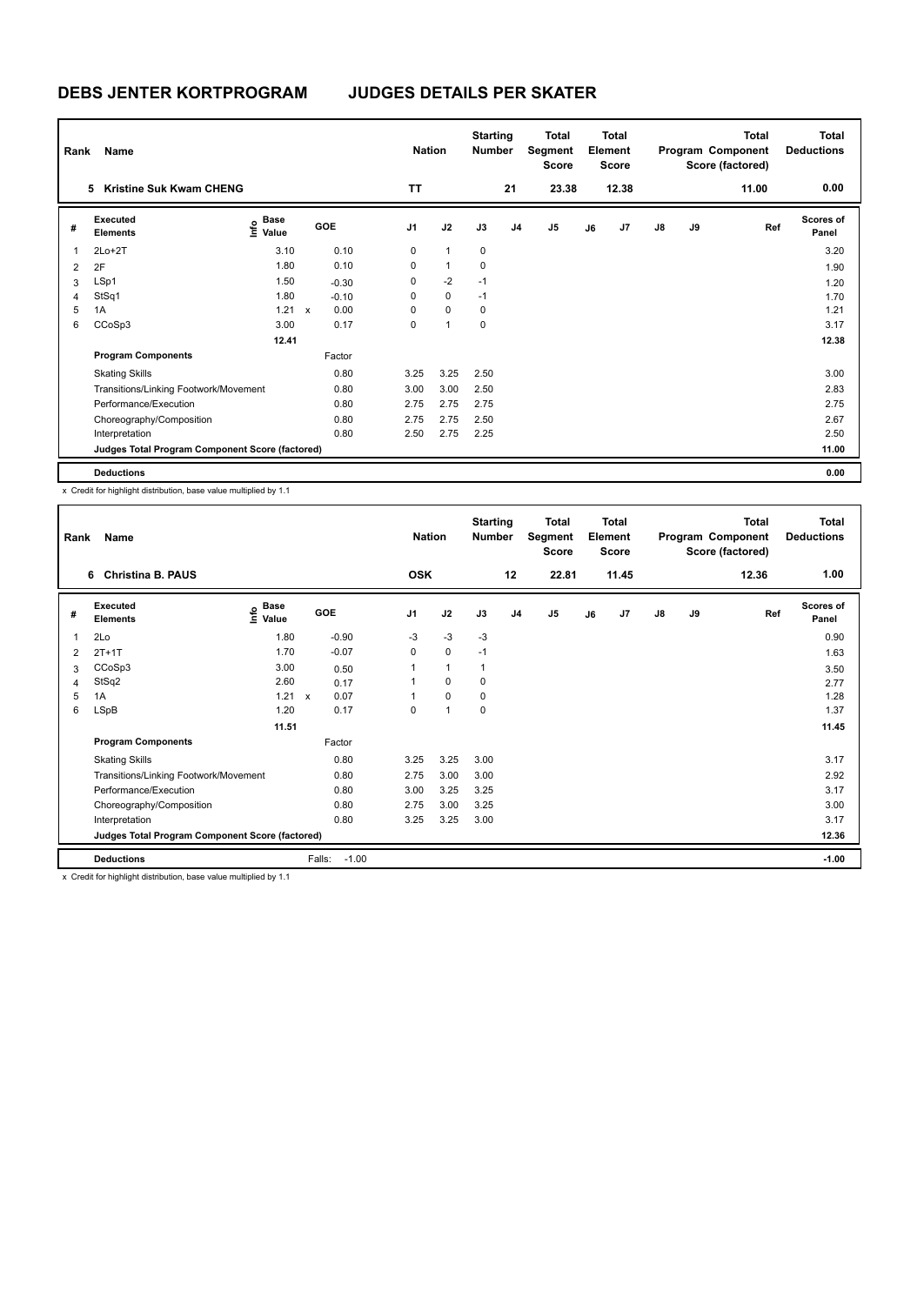| Rank | Name                                            |                                           |              |            | <b>Nation</b>  |              | <b>Starting</b><br><b>Number</b> |                | Total<br>Segment<br><b>Score</b> |    | <b>Total</b><br>Element<br><b>Score</b> |               |    | <b>Total</b><br>Program Component<br>Score (factored) | <b>Total</b><br><b>Deductions</b> |
|------|-------------------------------------------------|-------------------------------------------|--------------|------------|----------------|--------------|----------------------------------|----------------|----------------------------------|----|-----------------------------------------|---------------|----|-------------------------------------------------------|-----------------------------------|
|      | <b>Elisabeth SOLBERG</b><br>7                   |                                           |              |            | <b>TSK</b>     |              |                                  | 3              | 22.67                            |    | 10.87                                   |               |    | 11.80                                                 | 0.00                              |
| #    | Executed<br><b>Elements</b>                     | $\frac{e}{E}$ Base<br>$\frac{e}{E}$ Value |              | <b>GOE</b> | J <sub>1</sub> | J2           | J3                               | J <sub>4</sub> | J <sub>5</sub>                   | J6 | J7                                      | $\mathsf{J}8$ | J9 | Ref                                                   | <b>Scores of</b><br>Panel         |
| 1    | 1A                                              | 1.10                                      |              | 0.13       | $\mathbf{1}$   | $\mathbf{1}$ | 0                                |                |                                  |    |                                         |               |    |                                                       | 1.23                              |
| 2    | $2Lo+1Lo$                                       | 2.30                                      |              | 0.00       | 0              | $\mathbf 0$  | $\mathbf 0$                      |                |                                  |    |                                         |               |    |                                                       | 2.30                              |
| 3    | LSp2                                            | 1.90                                      |              | 0.17       | 0              | $\mathbf 0$  | 1                                |                |                                  |    |                                         |               |    |                                                       | 2.07                              |
| 4    | Lz                                              | 0.00                                      | $\mathsf{x}$ | 0.00       | ٠              |              |                                  |                |                                  |    |                                         |               |    |                                                       | 0.00                              |
| 5    | StSq2                                           | 2.60                                      |              | 0.17       | $\Omega$       | $\mathbf{1}$ | 0                                |                |                                  |    |                                         |               |    |                                                       | 2.77                              |
| 6    | CCoSp2                                          | 2.50                                      |              | 0.00       | 0              | $\mathbf 0$  | $\mathbf 0$                      |                |                                  |    |                                         |               |    |                                                       | 2.50                              |
|      |                                                 | 10.40                                     |              |            |                |              |                                  |                |                                  |    |                                         |               |    |                                                       | 10.87                             |
|      | <b>Program Components</b>                       |                                           |              | Factor     |                |              |                                  |                |                                  |    |                                         |               |    |                                                       |                                   |
|      | <b>Skating Skills</b>                           |                                           |              | 0.80       | 3.25           | 3.50         | 3.25                             |                |                                  |    |                                         |               |    |                                                       | 3.33                              |
|      | Transitions/Linking Footwork/Movement           |                                           |              | 0.80       | 2.75           | 3.00         | 2.50                             |                |                                  |    |                                         |               |    |                                                       | 2.75                              |
|      | Performance/Execution                           |                                           |              | 0.80       | 2.50           | 3.00         | 2.75                             |                |                                  |    |                                         |               |    |                                                       | 2.75                              |
|      | Choreography/Composition                        |                                           |              | 0.80       | 2.75           | 3.25         | 3.00                             |                |                                  |    |                                         |               |    |                                                       | 3.00                              |
|      | Interpretation                                  |                                           |              | 0.80       | 3.00           | 3.00         | 2.75                             |                |                                  |    |                                         |               |    |                                                       | 2.92                              |
|      | Judges Total Program Component Score (factored) |                                           |              |            |                |              |                                  |                |                                  |    |                                         |               |    |                                                       | 11.80                             |
|      | <b>Deductions</b>                               |                                           |              |            |                |              |                                  |                |                                  |    |                                         |               |    |                                                       | 0.00                              |

| Rank | Name<br>Sara ØSTENHEDEN<br>8                    |                                  |                      |                | <b>Nation</b> | <b>Starting</b><br><b>Number</b> |                | <b>Total</b><br>Segment<br><b>Score</b> |    | <b>Total</b><br>Element<br><b>Score</b> |               |    | <b>Total</b><br>Program Component<br>Score (factored) | Total<br><b>Deductions</b> |
|------|-------------------------------------------------|----------------------------------|----------------------|----------------|---------------|----------------------------------|----------------|-----------------------------------------|----|-----------------------------------------|---------------|----|-------------------------------------------------------|----------------------------|
|      |                                                 |                                  |                      | <b>OSK</b>     |               |                                  | 4              | 21.67                                   |    | 10.67                                   |               |    | 11.00                                                 | 0.00                       |
| #    | Executed<br><b>Elements</b>                     | <b>Base</b><br>e Base<br>E Value | GOE                  | J <sub>1</sub> | J2            | J3                               | J <sub>4</sub> | J <sub>5</sub>                          | J6 | J7                                      | $\mathsf{J}8$ | J9 | Ref                                                   | <b>Scores of</b><br>Panel  |
| 1    | $2F+1T$                                         | 2.20                             | $-0.20$              | $-1$           | $\mathbf 0$   | $-1$                             |                |                                         |    |                                         |               |    |                                                       | 2.00                       |
| 2    | 2Lo                                             | 1.80                             | $-0.40$              | $-1$           | $-2$          | $-1$                             |                |                                         |    |                                         |               |    |                                                       | 1.40                       |
| 3    | LSp1                                            | 1.50                             | 0.23                 | $-1$           | $\mathbf{1}$  | 1                                |                |                                         |    |                                         |               |    |                                                       | 1.73                       |
| 4    | StSq1                                           | 1.80                             | 0.33                 | 0              | $\mathbf{1}$  | $\mathbf{1}$                     |                |                                         |    |                                         |               |    |                                                       | 2.13                       |
| 5    | CCoSp2                                          | 2.50                             | $-0.30$              | $-1$           | $\mathbf 0$   | $-2$                             |                |                                         |    |                                         |               |    |                                                       | 2.20                       |
| 6    | 1A                                              | 1.21                             | 0.00<br>$\mathsf{x}$ | 0              | $\mathbf 0$   | 0                                |                |                                         |    |                                         |               |    |                                                       | 1.21                       |
|      |                                                 | 11.01                            |                      |                |               |                                  |                |                                         |    |                                         |               |    |                                                       | 10.67                      |
|      | <b>Program Components</b>                       |                                  | Factor               |                |               |                                  |                |                                         |    |                                         |               |    |                                                       |                            |
|      | <b>Skating Skills</b>                           |                                  | 0.80                 | 2.50           | 2.75          | 3.00                             |                |                                         |    |                                         |               |    |                                                       | 2.75                       |
|      | Transitions/Linking Footwork/Movement           |                                  | 0.80                 | 2.25           | 2.75          | 2.75                             |                |                                         |    |                                         |               |    |                                                       | 2.58                       |
|      | Performance/Execution                           |                                  | 0.80                 | 2.50           | 3.00          | 3.25                             |                |                                         |    |                                         |               |    |                                                       | 2.92                       |
|      | Choreography/Composition                        |                                  | 0.80                 | 2.00           | 3.00          | 3.00                             |                |                                         |    |                                         |               |    |                                                       | 2.67                       |
|      | Interpretation                                  |                                  | 0.80                 | 2.25           | 3.00          | 3.25                             |                |                                         |    |                                         |               |    |                                                       | 2.83                       |
|      | Judges Total Program Component Score (factored) |                                  |                      |                |               |                                  |                |                                         |    |                                         |               |    |                                                       | 11.00                      |
|      | <b>Deductions</b>                               |                                  |                      |                |               |                                  |                |                                         |    |                                         |               |    |                                                       | 0.00                       |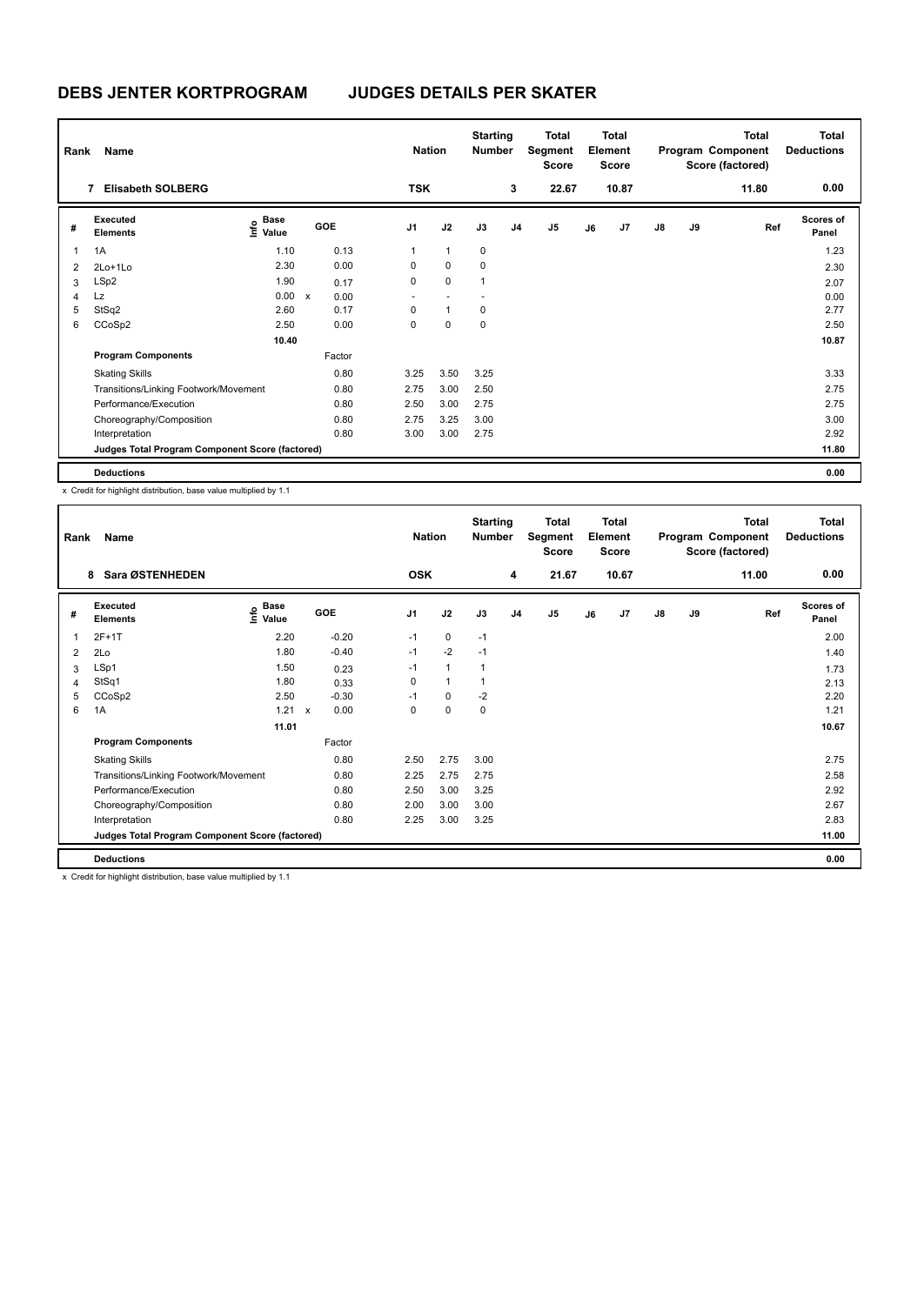| Rank | <b>Name</b>                                     |                           |                         |      | <b>Nation</b>  |                | <b>Starting</b><br><b>Number</b> |                | <b>Total</b><br>Segment<br><b>Score</b> |    | <b>Total</b><br>Element<br><b>Score</b> |               |    | <b>Total</b><br>Program Component<br>Score (factored) | <b>Total</b><br><b>Deductions</b> |
|------|-------------------------------------------------|---------------------------|-------------------------|------|----------------|----------------|----------------------------------|----------------|-----------------------------------------|----|-----------------------------------------|---------------|----|-------------------------------------------------------|-----------------------------------|
|      | Kamilla HAGA SOLEM<br>9                         |                           |                         |      | <b>BSK</b>     |                |                                  | 24             | 20.51                                   |    | 9.91                                    |               |    | 10.60                                                 | 0.00                              |
| #    | Executed<br><b>Elements</b>                     | Base<br>e Base<br>⊆ Value | <b>GOE</b>              |      | J <sub>1</sub> | J2             | J3                               | J <sub>4</sub> | J <sub>5</sub>                          | J6 | J7                                      | $\mathsf{J}8$ | J9 | Ref                                                   | <b>Scores of</b><br>Panel         |
| 1    | 1A                                              | 1.10                      | 0.20                    |      | $\mathbf{1}$   | $\mathbf{1}$   | $\overline{1}$                   |                |                                         |    |                                         |               |    |                                                       | 1.30                              |
| 2    | CCoSp2                                          | 2.50                      | $-0.60$                 |      | $-2$           | $-2$           | $-2$                             |                |                                         |    |                                         |               |    |                                                       | 1.90                              |
| 3    | $2S+1T$                                         | 1.70                      | 0.00                    |      | 0              | $\mathbf 0$    | 0                                |                |                                         |    |                                         |               |    |                                                       | 1.70                              |
| 4    | StSq1                                           | 1.80                      | 0.23                    |      |                | $\overline{1}$ | $-1$                             |                |                                         |    |                                         |               |    |                                                       | 2.03                              |
| 5    | 2Lo                                             | 1.98                      | $-0.20$<br>$\mathsf{x}$ |      | $\Omega$       | $-1$           | $-1$                             |                |                                         |    |                                         |               |    |                                                       | 1.78                              |
| 6    | <b>LSpB</b>                                     | 1.20                      |                         | 0.00 | 0              | $\mathbf 0$    | 0                                |                |                                         |    |                                         |               |    |                                                       | 1.20                              |
|      |                                                 | 10.28                     |                         |      |                |                |                                  |                |                                         |    |                                         |               |    |                                                       | 9.91                              |
|      | <b>Program Components</b>                       |                           | Factor                  |      |                |                |                                  |                |                                         |    |                                         |               |    |                                                       |                                   |
|      | <b>Skating Skills</b>                           |                           | 0.80                    |      | 2.50           | 3.00           | 3.25                             |                |                                         |    |                                         |               |    |                                                       | 2.92                              |
|      | Transitions/Linking Footwork/Movement           |                           | 0.80                    |      | 2.25           | 3.00           | 3.00                             |                |                                         |    |                                         |               |    |                                                       | 2.75                              |
|      | Performance/Execution                           |                           | 0.80                    |      | 2.25           | 2.50           | 2.25                             |                |                                         |    |                                         |               |    |                                                       | 2.33                              |
|      | Choreography/Composition                        |                           | 0.80                    |      | 2.50           | 3.00           | 2.75                             |                |                                         |    |                                         |               |    |                                                       | 2.75                              |
|      | Interpretation                                  |                           |                         | 0.80 | 2.50           | 2.75           | 2.25                             |                |                                         |    |                                         |               |    |                                                       | 2.50                              |
|      | Judges Total Program Component Score (factored) |                           |                         |      |                |                |                                  |                |                                         |    |                                         |               |    |                                                       | 10.60                             |
|      | <b>Deductions</b>                               |                           |                         |      |                |                |                                  |                |                                         |    |                                         |               |    |                                                       | 0.00                              |

| Rank<br>10 | Name<br><b>Camilla Føske DANIELSEN</b>          |                                  |                      | <b>Nation</b><br><b>TT</b> |              | <b>Starting</b><br><b>Number</b> | 18             | <b>Total</b><br>Segment<br><b>Score</b><br>20.36 |    | <b>Total</b><br>Element<br><b>Score</b><br>11.14 |               |    | <b>Total</b><br>Program Component<br>Score (factored)<br>9.22 | <b>Total</b><br><b>Deductions</b><br>0.00 |
|------------|-------------------------------------------------|----------------------------------|----------------------|----------------------------|--------------|----------------------------------|----------------|--------------------------------------------------|----|--------------------------------------------------|---------------|----|---------------------------------------------------------------|-------------------------------------------|
|            |                                                 |                                  |                      |                            |              |                                  |                |                                                  |    |                                                  |               |    |                                                               |                                           |
| #          | Executed<br><b>Elements</b>                     | <b>Base</b><br>e Base<br>E Value | GOE                  | J <sub>1</sub>             | J2           | J3                               | J <sub>4</sub> | J <sub>5</sub>                                   | J6 | J7                                               | $\mathsf{J}8$ | J9 | Ref                                                           | Scores of<br>Panel                        |
| 1          | 2F                                              | 1.80                             | $-0.70$              | $-2$                       | $-3$         | $-2$                             |                |                                                  |    |                                                  |               |    |                                                               | 1.10                                      |
| 2          | CCoSp4                                          | 3.50                             | 0.33                 | 1                          | $\mathbf{1}$ | 0                                |                |                                                  |    |                                                  |               |    |                                                               | 3.83                                      |
| 3          | $2Lo+2T$                                        | 3.10                             | $-0.50$              | $-2$                       | $-1$         | $-2$                             |                |                                                  |    |                                                  |               |    |                                                               | 2.60                                      |
| 4          | LSpB                                            | 1.20                             | $-0.20$              | $-1$                       | $-1$         | 0                                |                |                                                  |    |                                                  |               |    |                                                               | 1.00                                      |
| 5          | StSqB                                           | 1.50                             | $-0.10$              | $\Omega$                   | 0            | $-1$                             |                |                                                  |    |                                                  |               |    |                                                               | 1.40                                      |
| 6          | 1A                                              | 1.21                             | 0.00<br>$\mathsf{x}$ | 0                          | 0            | 0                                |                |                                                  |    |                                                  |               |    |                                                               | 1.21                                      |
|            |                                                 | 12.31                            |                      |                            |              |                                  |                |                                                  |    |                                                  |               |    |                                                               | 11.14                                     |
|            | <b>Program Components</b>                       |                                  | Factor               |                            |              |                                  |                |                                                  |    |                                                  |               |    |                                                               |                                           |
|            | <b>Skating Skills</b>                           |                                  | 0.80                 | 2.25                       | 2.75         | 2.75                             |                |                                                  |    |                                                  |               |    |                                                               | 2.58                                      |
|            | Transitions/Linking Footwork/Movement           |                                  | 0.80                 | 1.75                       | 2.50         | 2.25                             |                |                                                  |    |                                                  |               |    |                                                               | 2.17                                      |
|            | Performance/Execution                           |                                  | 0.80                 | 2.00                       | 2.25         | 2.25                             |                |                                                  |    |                                                  |               |    |                                                               | 2.17                                      |
|            | Choreography/Composition                        |                                  | 0.80                 | 2.00                       | 2.75         | 2.50                             |                |                                                  |    |                                                  |               |    |                                                               | 2.42                                      |
|            | Interpretation                                  |                                  | 0.80                 | 1.75                       | 2.50         | 2.25                             |                |                                                  |    |                                                  |               |    |                                                               | 2.17                                      |
|            | Judges Total Program Component Score (factored) |                                  |                      |                            |              |                                  |                |                                                  |    |                                                  |               |    |                                                               | 9.22                                      |
|            | <b>Deductions</b>                               |                                  |                      |                            |              |                                  |                |                                                  |    |                                                  |               |    |                                                               | 0.00                                      |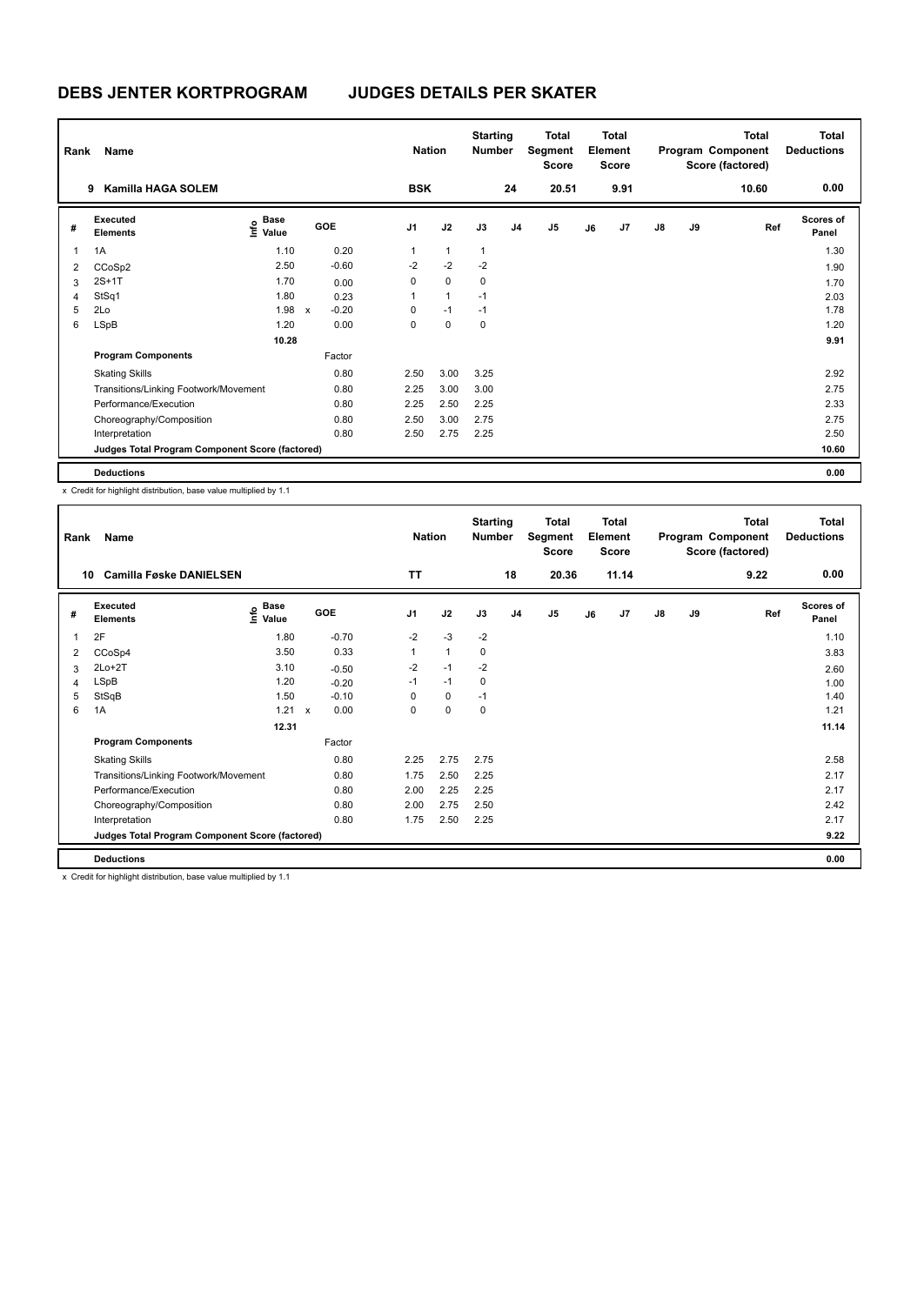|   | Name<br>Rank<br>Lina Mengshu Barstad GOLBERG<br>11 |              |                             |  |            |                | <b>Nation</b> | <b>Starting</b><br><b>Number</b> |                | Total<br>Segment<br><b>Score</b> |    | <b>Total</b><br>Element<br><b>Score</b> |               |    | <b>Total</b><br>Program Component<br>Score (factored) | Total<br><b>Deductions</b> |
|---|----------------------------------------------------|--------------|-----------------------------|--|------------|----------------|---------------|----------------------------------|----------------|----------------------------------|----|-----------------------------------------|---------------|----|-------------------------------------------------------|----------------------------|
|   |                                                    |              |                             |  |            | <b>BKK</b>     |               |                                  | 15             | 19.26                            |    | 7.82                                    |               |    | 11.44                                                 | 0.00                       |
| # | Executed<br><b>Elements</b>                        |              | $\sum_{k=1}^{\infty}$ Value |  | <b>GOE</b> | J <sub>1</sub> | J2            | J3                               | J <sub>4</sub> | J <sub>5</sub>                   | J6 | J7                                      | $\mathsf{J}8$ | J9 | Ref                                                   | <b>Scores of</b><br>Panel  |
| 1 | 2Lo<                                               | $\,<\,$      | 1.30                        |  | $-0.60$    | $-2$           | $-2$          | $-2$                             |                |                                  |    |                                         |               |    |                                                       | 0.70                       |
| 2 | $2S+2T<$                                           | $\checkmark$ | 2.20                        |  | $-0.33$    | $-2$           | $-2$          | $-1$                             |                |                                  |    |                                         |               |    |                                                       | 1.87                       |
| 3 | LSp                                                |              | 0.00                        |  | 0.00       | ٠              |               |                                  |                |                                  |    |                                         |               |    |                                                       | 0.00                       |
| 4 | StSq1                                              |              | 1.80                        |  | 0.17       | 0              | $\mathbf{1}$  | 0                                |                |                                  |    |                                         |               |    |                                                       | 1.97                       |
| 5 | 1A                                                 |              | $1.21 \times$               |  | 0.07       | $\Omega$       | $\mathbf{1}$  | 0                                |                |                                  |    |                                         |               |    |                                                       | 1.28                       |
| 6 | CCoSp1                                             |              | 2.00                        |  | 0.00       | 0              | $\mathbf 0$   | $\mathbf 0$                      |                |                                  |    |                                         |               |    |                                                       | 2.00                       |
|   |                                                    |              | 8.51                        |  |            |                |               |                                  |                |                                  |    |                                         |               |    |                                                       | 7.82                       |
|   | <b>Program Components</b>                          |              |                             |  | Factor     |                |               |                                  |                |                                  |    |                                         |               |    |                                                       |                            |
|   | <b>Skating Skills</b>                              |              |                             |  | 0.80       | 2.50           | 3.00          | 3.00                             |                |                                  |    |                                         |               |    |                                                       | 2.83                       |
|   | Transitions/Linking Footwork/Movement              |              |                             |  | 0.80       | 2.50           | 2.50          | 2.75                             |                |                                  |    |                                         |               |    |                                                       | 2.58                       |
|   | Performance/Execution                              |              |                             |  | 0.80       | 2.75           | 3.25          | 3.00                             |                |                                  |    |                                         |               |    |                                                       | 3.00                       |
|   | Choreography/Composition                           |              |                             |  | 0.80       | 2.75           | 2.75          | 3.00                             |                |                                  |    |                                         |               |    |                                                       | 2.83                       |
|   | Interpretation                                     |              |                             |  | 0.80       | 3.00           | 3.00          | 3.25                             |                |                                  |    |                                         |               |    |                                                       | 3.08                       |
|   | Judges Total Program Component Score (factored)    |              |                             |  |            |                |               |                                  |                |                                  |    |                                         |               |    |                                                       | 11.44                      |
|   | <b>Deductions</b>                                  |              |                             |  |            |                |               |                                  |                |                                  |    |                                         |               |    |                                                       | 0.00                       |

< Under-rotated jump x Credit for highlight distribution, base value multiplied by 1.1

| Rank | Name                                            |                                           |                                   | <b>Nation</b>  |             | <b>Starting</b><br><b>Number</b> |                | <b>Total</b><br>Segment<br>Score |    | <b>Total</b><br>Element<br><b>Score</b> |               |    | <b>Total</b><br>Program Component<br>Score (factored) | <b>Total</b><br><b>Deductions</b> |
|------|-------------------------------------------------|-------------------------------------------|-----------------------------------|----------------|-------------|----------------------------------|----------------|----------------------------------|----|-----------------------------------------|---------------|----|-------------------------------------------------------|-----------------------------------|
|      | <b>Lisa DYBSJORD</b><br>12                      |                                           |                                   | <b>OSK</b>     |             |                                  | 17             | 19.20                            |    | 9.68                                    |               |    | 10.52                                                 | 1.00                              |
| #    | Executed<br><b>Elements</b>                     | $\frac{6}{5}$ Base<br>$\frac{1}{5}$ Value | GOE                               | J <sub>1</sub> | J2          | J3                               | J <sub>4</sub> | J <sub>5</sub>                   | J6 | J <sub>7</sub>                          | $\mathsf{J}8$ | J9 | Ref                                                   | <b>Scores of</b><br>Panel         |
|      | $2S+1T$                                         | 1.70                                      | 0.00                              | 0              | $\mathbf 0$ | $\mathbf 0$                      |                |                                  |    |                                         |               |    |                                                       | 1.70                              |
| 2    | CCoSp4                                          | 3.50                                      | 0.00                              | 0              | $\mathbf 0$ | 0                                |                |                                  |    |                                         |               |    |                                                       | 3.50                              |
| 3    | 1A                                              | 1.21                                      | $\boldsymbol{\mathsf{x}}$<br>0.07 |                | $\mathbf 0$ | $\mathbf 0$                      |                |                                  |    |                                         |               |    |                                                       | 1.28                              |
| 4    | StSq2                                           | 2.60                                      | 0.00                              | 0              | $\mathbf 0$ | 0                                |                |                                  |    |                                         |               |    |                                                       | 2.60                              |
| 5    | LSpB                                            | 1.20                                      | $-0.60$                           | $-2$           | $-2$        | $-2$                             |                |                                  |    |                                         |               |    |                                                       | 0.60                              |
|      |                                                 | 10.21                                     |                                   |                |             |                                  |                |                                  |    |                                         |               |    |                                                       | 9.68                              |
|      | <b>Program Components</b>                       |                                           | Factor                            |                |             |                                  |                |                                  |    |                                         |               |    |                                                       |                                   |
|      | <b>Skating Skills</b>                           |                                           | 0.80                              | 2.50           | 2.75        | 3.00                             |                |                                  |    |                                         |               |    |                                                       | 2.75                              |
|      | Transitions/Linking Footwork/Movement           |                                           | 0.80                              | 2.75           | 2.50        | 3.00                             |                |                                  |    |                                         |               |    |                                                       | 2.75                              |
|      | Performance/Execution                           |                                           | 0.80                              | 2.50           | 2.50        | 2.75                             |                |                                  |    |                                         |               |    |                                                       | 2.58                              |
|      | Choreography/Composition                        |                                           | 0.80                              | 2.50           | 2.75        | 2.50                             |                |                                  |    |                                         |               |    |                                                       | 2.58                              |
|      | Interpretation                                  |                                           | 0.80                              | 2.50           | 2.50        | 2.50                             |                |                                  |    |                                         |               |    |                                                       | 2.50                              |
|      | Judges Total Program Component Score (factored) |                                           |                                   |                |             |                                  |                |                                  |    |                                         |               |    |                                                       | 10.52                             |
|      | <b>Deductions</b>                               |                                           | Falls:<br>$-1.00$                 |                |             |                                  |                |                                  |    |                                         |               |    |                                                       | $-1.00$                           |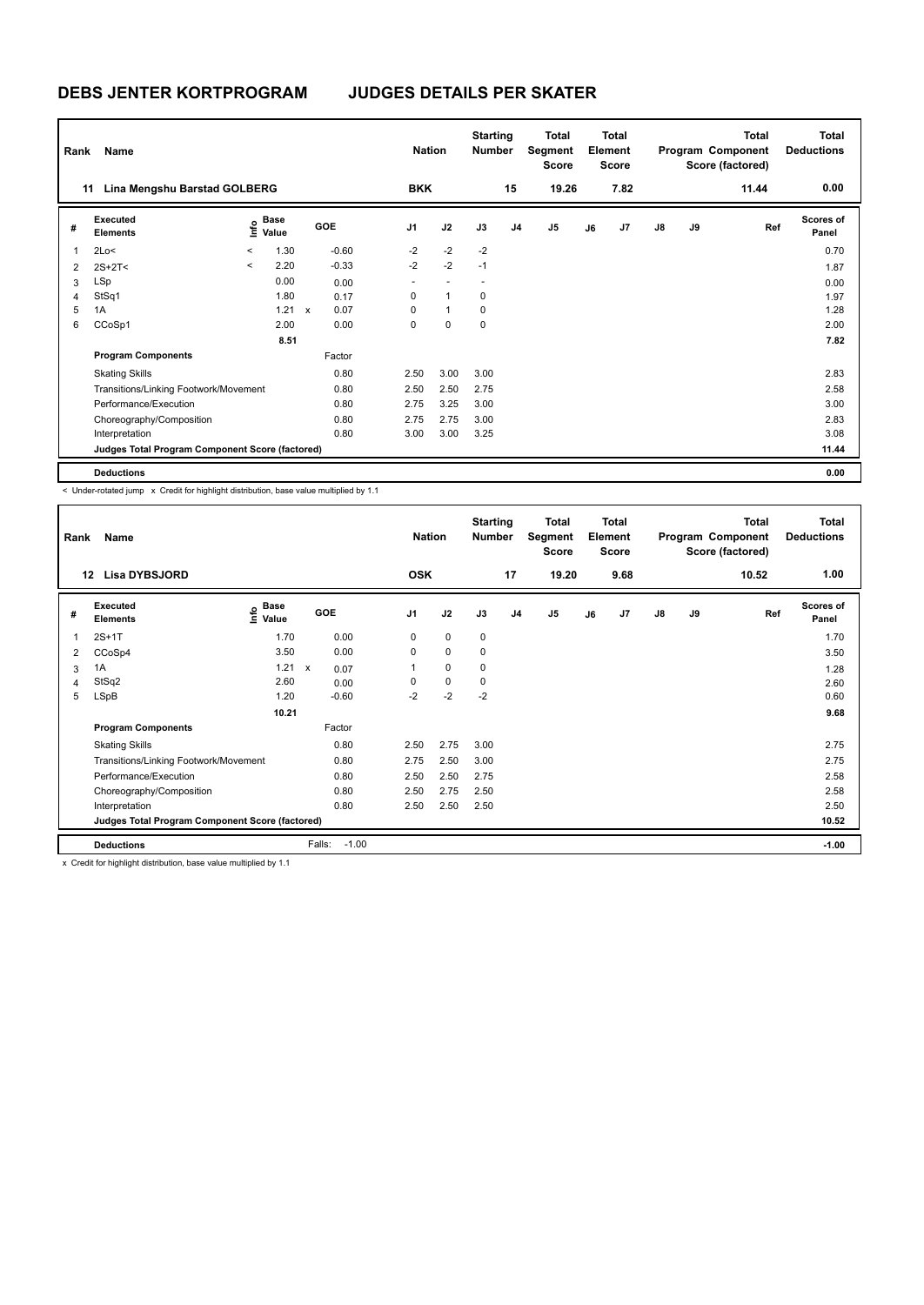| Rank | Name                                            |                                           |              |         | <b>Nation</b>  |             | <b>Starting</b><br><b>Number</b> |                | Total<br>Segment<br><b>Score</b> |    | <b>Total</b><br>Element<br><b>Score</b> |               |    | <b>Total</b><br>Program Component<br>Score (factored) | <b>Total</b><br><b>Deductions</b> |
|------|-------------------------------------------------|-------------------------------------------|--------------|---------|----------------|-------------|----------------------------------|----------------|----------------------------------|----|-----------------------------------------|---------------|----|-------------------------------------------------------|-----------------------------------|
| 13   | <b>Elisabeth LIEUNGH</b>                        |                                           |              |         | <b>AKK</b>     |             |                                  | 26             | 19.06                            |    | 9.14                                    |               |    | 9.92                                                  | 0.00                              |
| #    | Executed<br><b>Elements</b>                     | $\frac{e}{E}$ Base<br>$\frac{e}{E}$ Value | <b>GOE</b>   |         | J <sub>1</sub> | J2          | J3                               | J <sub>4</sub> | J <sub>5</sub>                   | J6 | J7                                      | $\mathsf{J}8$ | J9 | Ref                                                   | <b>Scores of</b><br>Panel         |
| 1    | $2S+1T$                                         | 1.70                                      |              | $-0.20$ | $-1$           | $-1$        | $-1$                             |                |                                  |    |                                         |               |    |                                                       | 1.50                              |
| 2    | 2Lo                                             | 1.80                                      |              | $-0.50$ | $-1$           | $-2$        | $-2$                             |                |                                  |    |                                         |               |    |                                                       | 1.30                              |
| 3    | LSp1                                            | 1.50                                      |              | 0.00    | 0              | $\mathbf 0$ | 0                                |                |                                  |    |                                         |               |    |                                                       | 1.50                              |
| 4    | 1A                                              | 1.21                                      | $\mathsf{x}$ | $-0.07$ | $-1$           | $\mathbf 0$ | 0                                |                |                                  |    |                                         |               |    |                                                       | 1.14                              |
| 5    | StSq1                                           | 1.80                                      |              | $-0.10$ | $-1$           | 0           | 0                                |                |                                  |    |                                         |               |    |                                                       | 1.70                              |
| 6    | CCoSp1                                          | 2.00                                      |              | 0.00    | 0              | $\mathbf 0$ | $\mathbf 0$                      |                |                                  |    |                                         |               |    |                                                       | 2.00                              |
|      |                                                 | 10.01                                     |              |         |                |             |                                  |                |                                  |    |                                         |               |    |                                                       | 9.14                              |
|      | <b>Program Components</b>                       |                                           |              | Factor  |                |             |                                  |                |                                  |    |                                         |               |    |                                                       |                                   |
|      | <b>Skating Skills</b>                           |                                           |              | 0.80    | 2.50           | 2.50        | 2.75                             |                |                                  |    |                                         |               |    |                                                       | 2.58                              |
|      | Transitions/Linking Footwork/Movement           |                                           |              | 0.80    | 2.00           | 2.25        | 2.25                             |                |                                  |    |                                         |               |    |                                                       | 2.17                              |
|      | Performance/Execution                           |                                           |              | 0.80    | 2.50           | 2.50        | 2.75                             |                |                                  |    |                                         |               |    |                                                       | 2.58                              |
|      | Choreography/Composition                        |                                           |              | 0.80    | 2.50           | 2.75        | 2.50                             |                |                                  |    |                                         |               |    |                                                       | 2.58                              |
|      | Interpretation                                  |                                           |              | 0.80    | 2.25           | 2.50        | 2.75                             |                |                                  |    |                                         |               |    |                                                       | 2.50                              |
|      | Judges Total Program Component Score (factored) |                                           |              |         |                |             |                                  |                |                                  |    |                                         |               |    |                                                       | 9.92                              |
|      | <b>Deductions</b>                               |                                           |              |         |                |             |                                  |                |                                  |    |                                         |               |    |                                                       | 0.00                              |

| Rank | Name                                                                                              |                                  |               |         | <b>Nation</b>  |              | <b>Starting</b><br><b>Number</b> |                | <b>Total</b><br>Segment<br><b>Score</b> |    | <b>Total</b><br>Element<br><b>Score</b> |               |    | <b>Total</b><br>Program Component<br>Score (factored) | <b>Total</b><br><b>Deductions</b> |
|------|---------------------------------------------------------------------------------------------------|----------------------------------|---------------|---------|----------------|--------------|----------------------------------|----------------|-----------------------------------------|----|-----------------------------------------|---------------|----|-------------------------------------------------------|-----------------------------------|
| 14   | <b>Nora SALVESEN</b>                                                                              |                                  |               |         | <b>SKK</b>     |              |                                  | 19             | 18.72                                   |    | 9.26                                    |               |    | 10.46                                                 | 1.00                              |
| #    | Executed<br><b>Elements</b>                                                                       | <b>Base</b><br>e Base<br>⊆ Value |               | GOE     | J <sub>1</sub> | J2           | J3                               | J <sub>4</sub> | J <sub>5</sub>                          | J6 | J <sub>7</sub>                          | $\mathsf{J}8$ | J9 | Ref                                                   | <b>Scores of</b><br>Panel         |
| 1    | 1A                                                                                                | 1.10                             |               | 0.13    |                | $\mathbf{1}$ | 0                                |                |                                         |    |                                         |               |    |                                                       | 1.23                              |
| 2    | 2Lo<+2Lo<                                                                                         | 2.60<br>$\hat{\phantom{a}}$      |               | $-0.90$ | -3             | $-3$         | $-3$                             |                |                                         |    |                                         |               |    |                                                       | 1.70                              |
| 3    | CCoSp1                                                                                            | 2.00                             |               | 0.33    | 0              | $\mathbf{1}$ | -1                               |                |                                         |    |                                         |               |    |                                                       | 2.33                              |
| 4    | 2S                                                                                                |                                  | $1.43 \times$ | 0.07    | 0              | $\mathbf{1}$ | 0                                |                |                                         |    |                                         |               |    |                                                       | 1.50                              |
| 5    | LSpB                                                                                              | 1.20                             |               | $-0.20$ | 0              | $-1$         | $-1$                             |                |                                         |    |                                         |               |    |                                                       | 1.00                              |
| 6    | StSqB                                                                                             | 1.50                             |               | 0.00    | 0              | 0            | 0                                |                |                                         |    |                                         |               |    |                                                       | 1.50                              |
|      |                                                                                                   | 9.83                             |               |         |                |              |                                  |                |                                         |    |                                         |               |    |                                                       | 9.26                              |
|      | <b>Program Components</b>                                                                         |                                  |               | Factor  |                |              |                                  |                |                                         |    |                                         |               |    |                                                       |                                   |
|      | <b>Skating Skills</b>                                                                             |                                  |               | 0.80    | 2.50           | 3.00         | 3.00                             |                |                                         |    |                                         |               |    |                                                       | 2.83                              |
|      | Transitions/Linking Footwork/Movement                                                             |                                  |               | 0.80    | 2.25           | 2.50         | 2.75                             |                |                                         |    |                                         |               |    |                                                       | 2.50                              |
|      | Performance/Execution                                                                             |                                  |               | 0.80    | 2.25           | 2.75         | 2.75                             |                |                                         |    |                                         |               |    |                                                       | 2.58                              |
|      | Choreography/Composition                                                                          |                                  |               | 0.80    | 2.25           | 3.00         | 3.00                             |                |                                         |    |                                         |               |    |                                                       | 2.75                              |
|      | Interpretation                                                                                    |                                  |               | 0.80    | 2.00           | 2.75         | 2.50                             |                |                                         |    |                                         |               |    |                                                       | 2.42                              |
|      | Judges Total Program Component Score (factored)                                                   |                                  |               |         |                |              |                                  |                |                                         |    |                                         |               |    |                                                       | 10.46                             |
|      | <b>Deductions</b>                                                                                 |                                  | Falls:        | $-1.00$ |                |              |                                  |                |                                         |    |                                         |               |    |                                                       | $-1.00$                           |
|      | $\sim$ Under retated jump $\sim$ Credit for bighlight distribution, base value multiplied by 1.1. |                                  |               |         |                |              |                                  |                |                                         |    |                                         |               |    |                                                       |                                   |

Under-rotated jump  $x$  Credit for highlight distribution, base value multiplied by 1.1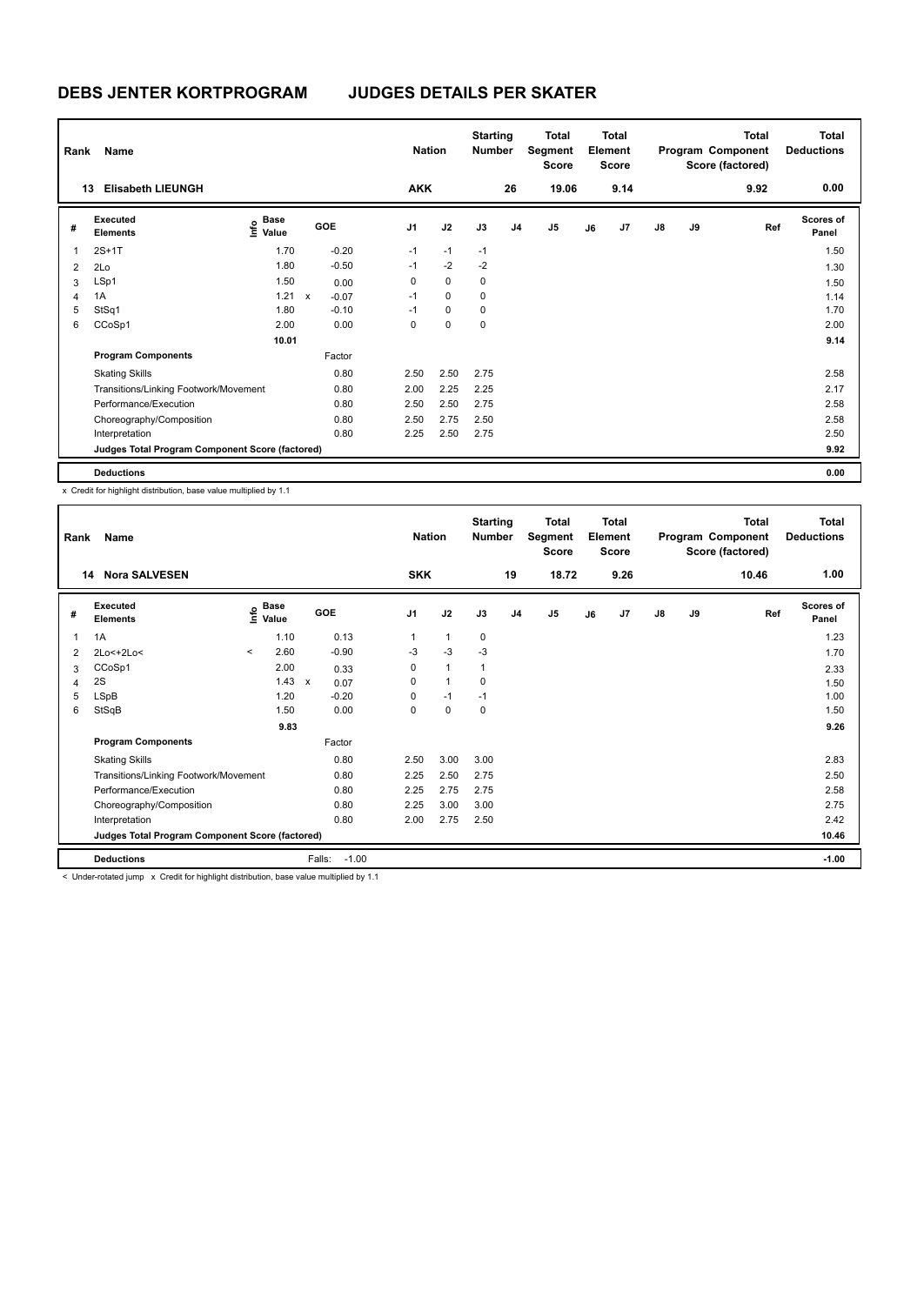| Rank | Name                                            |                           |              |         | <b>Nation</b>  |             | <b>Starting</b><br><b>Number</b> |                | <b>Total</b><br>Segment<br>Score |    | <b>Total</b><br>Element<br><b>Score</b> |               |    | <b>Total</b><br>Program Component<br>Score (factored) | <b>Total</b><br><b>Deductions</b> |
|------|-------------------------------------------------|---------------------------|--------------|---------|----------------|-------------|----------------------------------|----------------|----------------------------------|----|-----------------------------------------|---------------|----|-------------------------------------------------------|-----------------------------------|
| 15   | Amine STORRØD                                   |                           |              |         | <b>FKK</b>     |             |                                  | 8              | 18.68                            |    | 9.64                                    |               |    | 9.04                                                  | 0.00                              |
| #    | <b>Executed</b><br><b>Elements</b>              | Base<br>e Base<br>⊆ Value |              | GOE     | J <sub>1</sub> | J2          | J3                               | J <sub>4</sub> | J <sub>5</sub>                   | J6 | J7                                      | $\mathsf{J}8$ | J9 | Ref                                                   | <b>Scores of</b><br>Panel         |
| 1    | 1A                                              | 1.10                      |              | 0.07    | $\mathbf{1}$   | $\mathbf 0$ | 0                                |                |                                  |    |                                         |               |    |                                                       | 1.17                              |
| 2    | CCoSp2                                          | 2.50                      |              | $-0.30$ | $-1$           | $-1$        | $-1$                             |                |                                  |    |                                         |               |    |                                                       | 2.20                              |
| 3    | StSqB                                           | 1.50                      |              | $-0.10$ | $-1$           | 0           | 0                                |                |                                  |    |                                         |               |    |                                                       | 1.40                              |
| 4    | 2Lo                                             | 1.98                      | $\mathsf{x}$ | $-0.80$ | $-2$           | $-3$        | $-3$                             |                |                                  |    |                                         |               |    |                                                       | 1.18                              |
| 5    | $2S+2T$                                         | 2.86                      | $\mathsf{x}$ | $-0.07$ | $-1$           | $\mathbf 0$ | 0                                |                |                                  |    |                                         |               |    |                                                       | 2.79                              |
| 6    | LSpB                                            | 1.20                      |              | $-0.30$ | $-1$           | $-1$        | $-1$                             |                |                                  |    |                                         |               |    |                                                       | 0.90                              |
|      |                                                 | 11.14                     |              |         |                |             |                                  |                |                                  |    |                                         |               |    |                                                       | 9.64                              |
|      | <b>Program Components</b>                       |                           |              | Factor  |                |             |                                  |                |                                  |    |                                         |               |    |                                                       |                                   |
|      | <b>Skating Skills</b>                           |                           |              | 0.80    | 2.00           | 2.50        | 2.50                             |                |                                  |    |                                         |               |    |                                                       | 2.33                              |
|      | Transitions/Linking Footwork/Movement           |                           |              | 0.80    | 1.75           | 2.25        | 2.00                             |                |                                  |    |                                         |               |    |                                                       | 2.00                              |
|      | Performance/Execution                           |                           |              | 0.80    | 2.25           | 2.25        | 2.50                             |                |                                  |    |                                         |               |    |                                                       | 2.33                              |
|      | Choreography/Composition                        |                           |              | 0.80    | 1.75           | 2.50        | 2.75                             |                |                                  |    |                                         |               |    |                                                       | 2.33                              |
|      | Interpretation                                  |                           |              | 0.80    | 2.25           | 2.25        | 2.50                             |                |                                  |    |                                         |               |    |                                                       | 2.33                              |
|      | Judges Total Program Component Score (factored) |                           |              |         |                |             |                                  |                |                                  |    |                                         |               |    |                                                       | 9.04                              |
|      | <b>Deductions</b>                               |                           |              |         |                |             |                                  |                |                                  |    |                                         |               |    |                                                       | 0.00                              |

| Rank | Name                                            |         |                      |                           |         | <b>Nation</b>  |             | <b>Starting</b><br><b>Number</b> |                | <b>Total</b><br>Segment<br><b>Score</b> |    | Total<br>Element<br><b>Score</b> |               |    | Total<br>Program Component<br>Score (factored) | <b>Total</b><br><b>Deductions</b> |
|------|-------------------------------------------------|---------|----------------------|---------------------------|---------|----------------|-------------|----------------------------------|----------------|-----------------------------------------|----|----------------------------------|---------------|----|------------------------------------------------|-----------------------------------|
| 16   | <b>Inger Eirin PETTERSEN</b>                    |         |                      |                           |         | O <sub>l</sub> |             |                                  | 25             | 18.54                                   |    | 9.54                             |               |    | 10.00                                          | 1.00                              |
| #    | Executed<br><b>Elements</b>                     | ١nf٥    | <b>Base</b><br>Value |                           | GOE     | J <sub>1</sub> | J2          | J3                               | J <sub>4</sub> | J <sub>5</sub>                          | J6 | J7                               | $\mathsf{J}8$ | J9 | Ref                                            | <b>Scores of</b><br>Panel         |
| 1    | 2F<                                             | e       | 1.30                 |                           | $-0.90$ | -3             | $-3$        | -3                               |                |                                         |    |                                  |               |    |                                                | 0.40                              |
| 2    | CCoSp3                                          |         | 3.00                 |                           | $-0.20$ | 0              | $-1$        | $-1$                             |                |                                         |    |                                  |               |    |                                                | 2.80                              |
| 3    | StSq1                                           |         | 1.80                 |                           | $-0.20$ | $-1$           | 0           | $-1$                             |                |                                         |    |                                  |               |    |                                                | 1.60                              |
| 4    | 1A                                              |         | 1.21 x               |                           | 0.07    |                | $\mathbf 0$ | 0                                |                |                                         |    |                                  |               |    |                                                | 1.28                              |
| 5    | 2Lo<+2Lo<                                       | $\prec$ | 2.86                 | $\boldsymbol{\mathsf{x}}$ | $-0.70$ | $-2$           | $-3$        | $-2$                             |                |                                         |    |                                  |               |    |                                                | 2.16                              |
| 6    | LSp1                                            |         | 1.50                 |                           | $-0.20$ | $-1$           | $-1$        | 0                                |                |                                         |    |                                  |               |    |                                                | 1.30                              |
|      |                                                 |         | 11.67                |                           |         |                |             |                                  |                |                                         |    |                                  |               |    |                                                | 9.54                              |
|      | <b>Program Components</b>                       |         |                      |                           | Factor  |                |             |                                  |                |                                         |    |                                  |               |    |                                                |                                   |
|      | <b>Skating Skills</b>                           |         |                      |                           | 0.80    | 1.75           | 2.75        | 3.00                             |                |                                         |    |                                  |               |    |                                                | 2.50                              |
|      | Transitions/Linking Footwork/Movement           |         |                      |                           | 0.80    | 1.75           | 2.75        | 3.00                             |                |                                         |    |                                  |               |    |                                                | 2.50                              |
|      | Performance/Execution                           |         |                      |                           | 0.80    | 2.00           | 2.50        | 3.25                             |                |                                         |    |                                  |               |    |                                                | 2.58                              |
|      | Choreography/Composition                        |         |                      |                           | 0.80    | 1.75           | 2.50        | 3.25                             |                |                                         |    |                                  |               |    |                                                | 2.50                              |
|      | Interpretation                                  |         |                      |                           | 0.80    | 2.00           | 2.25        | 3.00                             |                |                                         |    |                                  |               |    |                                                | 2.42                              |
|      | Judges Total Program Component Score (factored) |         |                      |                           |         |                |             |                                  |                |                                         |    |                                  |               |    |                                                | 10.00                             |
|      | <b>Deductions</b>                               |         |                      | Falls:                    | $-1.00$ |                |             |                                  |                |                                         |    |                                  |               |    |                                                | $-1.00$                           |

< Under-rotated jump x Credit for highlight distribution, base value multiplied by 1.1 e Jump take off with wrong edge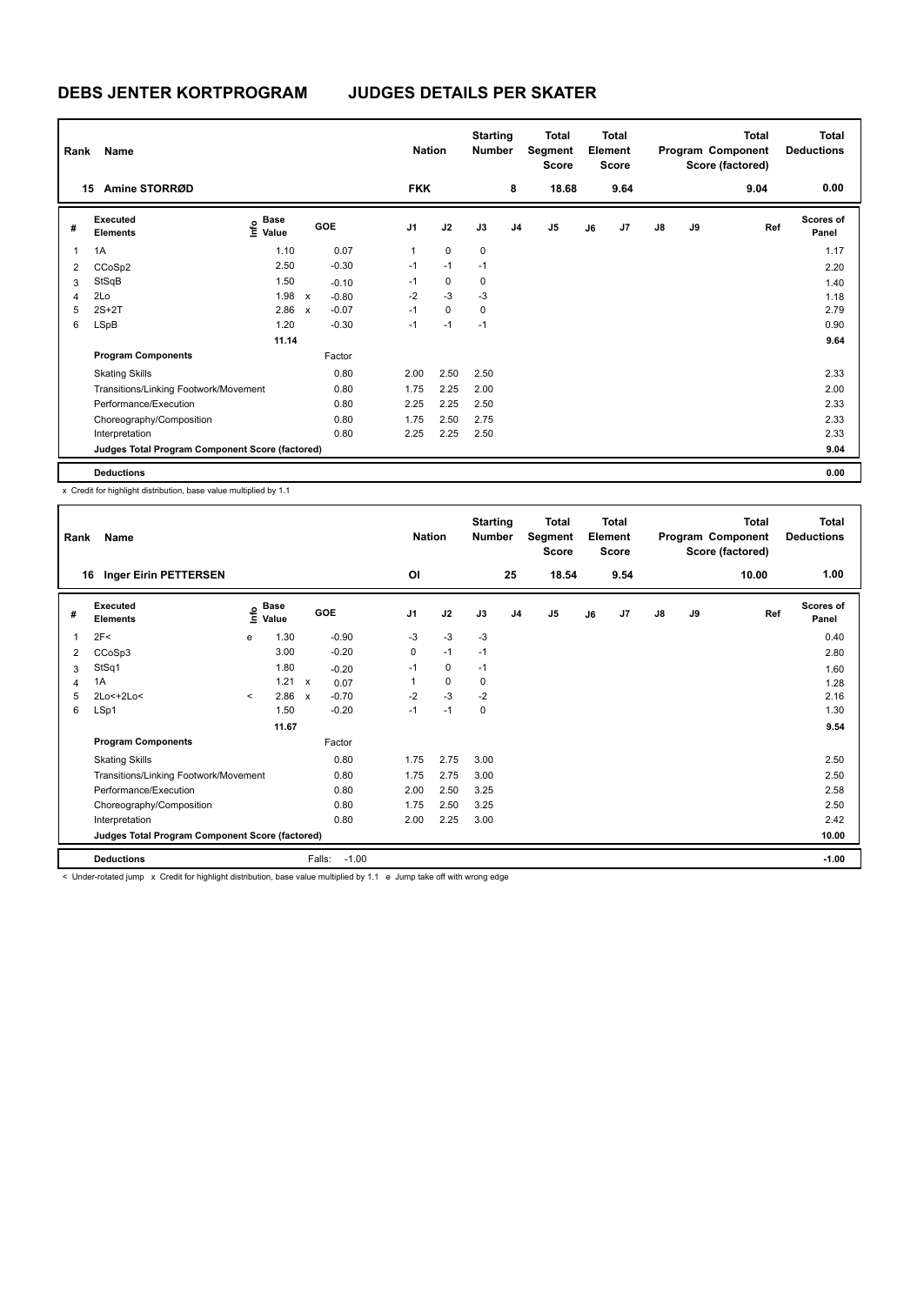| Rank           | Name                                            |                                           |        |         | <b>Nation</b>  |           | <b>Starting</b><br><b>Number</b> |                | <b>Total</b><br>Segment<br><b>Score</b> |    | Total<br>Element<br><b>Score</b> |    |    | Total<br>Program Component<br>Score (factored) | <b>Total</b><br><b>Deductions</b> |
|----------------|-------------------------------------------------|-------------------------------------------|--------|---------|----------------|-----------|----------------------------------|----------------|-----------------------------------------|----|----------------------------------|----|----|------------------------------------------------|-----------------------------------|
| 17             | <b>Juliane ASBERG</b>                           |                                           |        |         | <b>SSK</b>     |           |                                  | $\overline{7}$ | 18.31                                   |    | 8.77                             |    |    | 9.54                                           | 0.00                              |
| #              | Executed<br><b>Elements</b>                     | $\frac{e}{E}$ Base<br>$\frac{E}{E}$ Value |        | GOE     | J <sub>1</sub> | J2        | J3                               | J <sub>4</sub> | J5                                      | J6 | J7                               | J8 | J9 | Ref                                            | Scores of<br>Panel                |
|                | 2S+2Lo<<                                        | <<                                        | 1.80   | $-0.47$ | $-2$           | $-3$      | $-2$                             |                |                                         |    |                                  |    |    |                                                | 1.33                              |
| $\overline{2}$ | 2T                                              |                                           | 1.30   | $-0.20$ | $-1$           | $-2$      | 0                                |                |                                         |    |                                  |    |    |                                                | 1.10                              |
| 3              | <b>LSpB</b>                                     |                                           | 1.20   | $-0.40$ | $-1$           | $-1$      | $-2$                             |                |                                         |    |                                  |    |    |                                                | 0.80                              |
| 4              | StSq1                                           |                                           | 1.80   | $-0.20$ | 0              | $-1$      | $-1$                             |                |                                         |    |                                  |    |    |                                                | 1.60                              |
| 5              | 1A                                              |                                           | 1.21 x | $-0.07$ | 0              | $\pmb{0}$ | $-1$                             |                |                                         |    |                                  |    |    |                                                | 1.14                              |
| 6              | CCoSp3                                          |                                           | 3.00   | $-0.20$ | 0              | $-1$      | $-1$                             |                |                                         |    |                                  |    |    |                                                | 2.80                              |
|                |                                                 |                                           | 10.31  |         |                |           |                                  |                |                                         |    |                                  |    |    |                                                | 8.77                              |
|                | <b>Program Components</b>                       |                                           |        | Factor  |                |           |                                  |                |                                         |    |                                  |    |    |                                                |                                   |
|                | <b>Skating Skills</b>                           |                                           |        | 0.80    | 2.50           | 2.25      | 2.50                             |                |                                         |    |                                  |    |    |                                                | 2.42                              |
|                | Transitions/Linking Footwork/Movement           |                                           |        | 0.80    | 2.25           | 2.00      | 2.00                             |                |                                         |    |                                  |    |    |                                                | 2.08                              |
|                | Performance/Execution                           |                                           |        | 0.80    | 2.75           | 2.25      | 2.25                             |                |                                         |    |                                  |    |    |                                                | 2.42                              |
|                | Choreography/Composition                        |                                           |        | 0.80    | 2.50           | 2.75      | 2.50                             |                |                                         |    |                                  |    |    |                                                | 2.58                              |
|                | Interpretation                                  |                                           |        | 0.80    | 2.50           | 2.50      | 2.25                             |                |                                         |    |                                  |    |    |                                                | 2.42                              |
|                | Judges Total Program Component Score (factored) |                                           |        |         |                |           |                                  |                |                                         |    |                                  |    |    |                                                | 9.54                              |
|                | <b>Deductions</b>                               |                                           |        |         |                |           |                                  |                |                                         |    |                                  |    |    |                                                | 0.00                              |

<< Downgraded jump x Credit for highlight distribution, base value multiplied by 1.1

| Rank | Name                                            |    |                                  |                           |         |                | <b>Nation</b> | <b>Starting</b><br><b>Number</b> |                | Total<br>Segment<br><b>Score</b> |    | <b>Total</b><br>Element<br><b>Score</b> |               |    | <b>Total</b><br>Program Component<br>Score (factored) | <b>Total</b><br><b>Deductions</b> |
|------|-------------------------------------------------|----|----------------------------------|---------------------------|---------|----------------|---------------|----------------------------------|----------------|----------------------------------|----|-----------------------------------------|---------------|----|-------------------------------------------------------|-----------------------------------|
|      | <b>Andrea NILSEN</b><br>18                      |    |                                  |                           |         | <b>BKK</b>     |               |                                  | 11             | 17.48                            |    | 7.88                                    |               |    | 9.60                                                  | 0.00                              |
| #    | Executed<br><b>Elements</b>                     |    | <b>Base</b><br>e Base<br>E Value | GOE                       |         | J <sub>1</sub> | J2            | J3                               | J <sub>4</sub> | J5                               | J6 | J7                                      | $\mathsf{J}8$ | J9 | Ref                                                   | <b>Scores of</b><br>Panel         |
| 1    | 2Lo                                             |    | 1.80                             |                           | $-0.10$ | $\mathbf{1}$   | $-1$          | $-1$                             |                |                                  |    |                                         |               |    |                                                       | 1.70                              |
| 2    | $2S+2T<<$                                       | << | 1.70                             |                           | $-0.53$ | $-3$           | $-3$          | $-2$                             |                |                                  |    |                                         |               |    |                                                       | 1.17                              |
| 3    | CCoSpB                                          |    | 1.70                             |                           | $-0.10$ | $-1$           | $\mathbf 0$   | 0                                |                |                                  |    |                                         |               |    |                                                       | 1.60                              |
| 4    | StSq1                                           |    | 1.80                             |                           | $-0.30$ | $-1$           | $-1$          | $-1$                             |                |                                  |    |                                         |               |    |                                                       | 1.50                              |
| 5    | LSpB                                            |    | 1.20                             |                           | $-0.50$ | $-2$           | $-1$          | $-2$                             |                |                                  |    |                                         |               |    |                                                       | 0.70                              |
| 6    | 1A                                              |    | 1.21                             | $\boldsymbol{\mathsf{x}}$ | 0.00    | $\mathbf 0$    | $\pmb{0}$     | 0                                |                |                                  |    |                                         |               |    |                                                       | 1.21                              |
|      |                                                 |    | 9.41                             |                           |         |                |               |                                  |                |                                  |    |                                         |               |    |                                                       | 7.88                              |
|      | <b>Program Components</b>                       |    |                                  |                           | Factor  |                |               |                                  |                |                                  |    |                                         |               |    |                                                       |                                   |
|      | <b>Skating Skills</b>                           |    |                                  |                           | 0.80    | 2.00           | 2.50          | 3.00                             |                |                                  |    |                                         |               |    |                                                       | 2.50                              |
|      | Transitions/Linking Footwork/Movement           |    |                                  |                           | 0.80    | 1.75           | 2.25          | 2.75                             |                |                                  |    |                                         |               |    |                                                       | 2.25                              |
|      | Performance/Execution                           |    |                                  |                           | 0.80    | 2.25           | 2.50          | 2.50                             |                |                                  |    |                                         |               |    |                                                       | 2.42                              |
|      | Choreography/Composition                        |    |                                  |                           | 0.80    | 1.75           | 3.00          | 2.75                             |                |                                  |    |                                         |               |    |                                                       | 2.50                              |
|      | Interpretation                                  |    |                                  |                           | 0.80    | 2.00           | 2.50          | 2.50                             |                |                                  |    |                                         |               |    |                                                       | 2.33                              |
|      | Judges Total Program Component Score (factored) |    |                                  |                           |         |                |               |                                  |                |                                  |    |                                         |               |    |                                                       | 9.60                              |
|      | <b>Deductions</b>                               |    |                                  |                           |         |                |               |                                  |                |                                  |    |                                         |               |    |                                                       | 0.00                              |

<< Downgraded jump x Credit for highlight distribution, base value multiplied by 1.1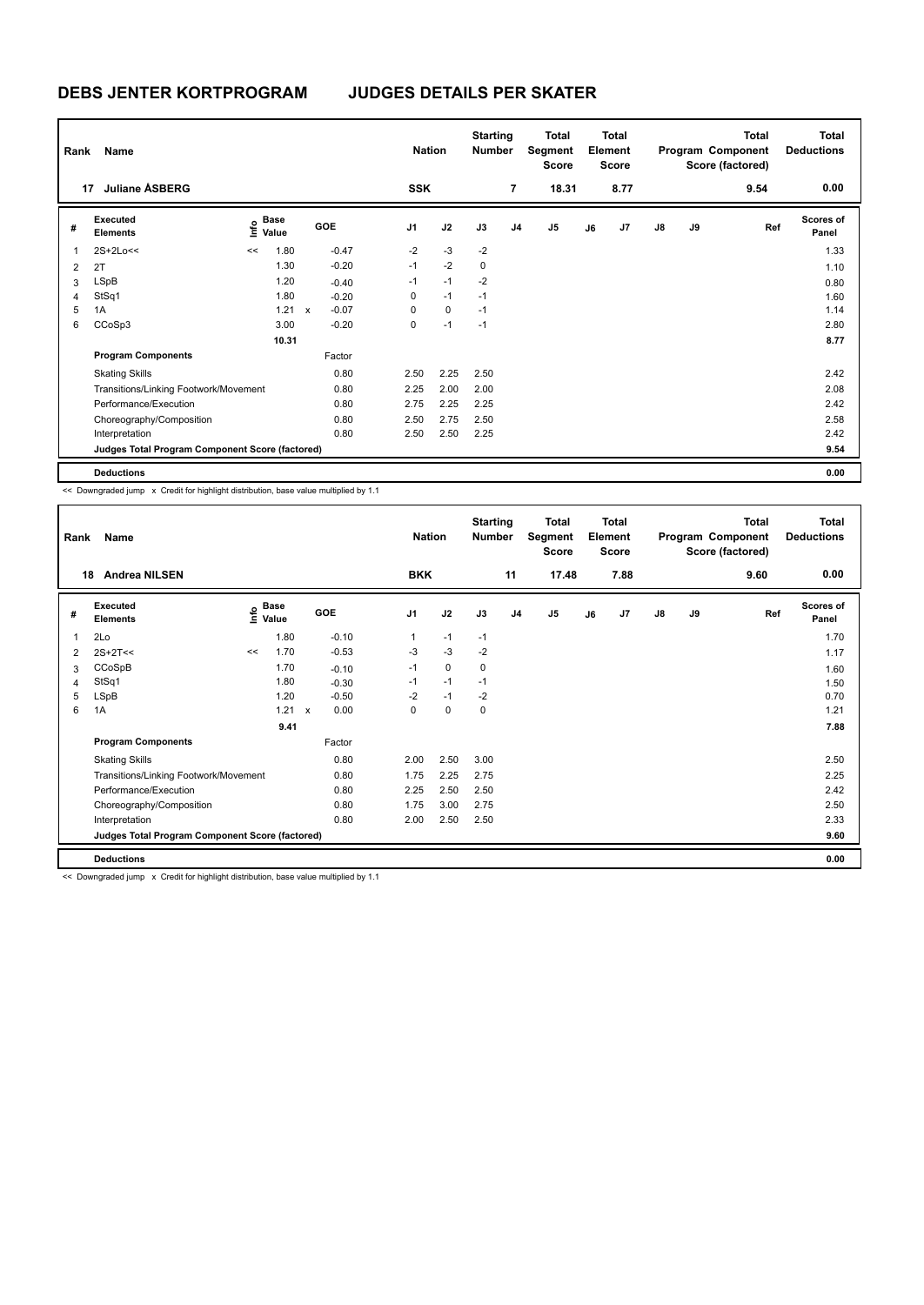| Rank | Name                                            |                           |                      |                | <b>Nation</b> | <b>Starting</b><br><b>Number</b> |                | <b>Total</b><br>Segment<br><b>Score</b> |    | <b>Total</b><br>Element<br><b>Score</b> |               |    | <b>Total</b><br>Program Component<br>Score (factored) | <b>Total</b><br><b>Deductions</b> |
|------|-------------------------------------------------|---------------------------|----------------------|----------------|---------------|----------------------------------|----------------|-----------------------------------------|----|-----------------------------------------|---------------|----|-------------------------------------------------------|-----------------------------------|
| 19   | <b>Emilie Aastad NYLÈN</b>                      |                           |                      | OI             |               |                                  | 1              | 17.01                                   |    | 7.01                                    |               |    | 10.00                                                 | 0.00                              |
| #    | <b>Executed</b><br><b>Elements</b>              | Base<br>e Base<br>⊆ Value | GOE                  | J <sub>1</sub> | J2            | J3                               | J <sub>4</sub> | J <sub>5</sub>                          | J6 | J7                                      | $\mathsf{J}8$ | J9 | Ref                                                   | <b>Scores of</b><br>Panel         |
|      | 2T+COMBO                                        | 1.30                      | $-0.60$              | $-3$           | $-3$          | $-3$                             |                |                                         |    |                                         |               |    |                                                       | 0.70                              |
| 2    | CCoSp1                                          | 2.00                      | $-0.60$              | $-2$           | $-2$          | $-2$                             |                |                                         |    |                                         |               |    |                                                       | 1.40                              |
| 3    | 2Lo                                             | 1.80                      | $-0.20$              | $-1$           | $\mathbf 0$   | $-1$                             |                |                                         |    |                                         |               |    |                                                       | 1.60                              |
| 4    | <b>LSpB</b>                                     | 1.20                      | $-0.70$              | $-2$           | $-3$          | $-2$                             |                |                                         |    |                                         |               |    |                                                       | 0.50                              |
| 5    | StSq1                                           | 1.80                      | $-0.20$              | $-1$           | $-1$          | 0                                |                |                                         |    |                                         |               |    |                                                       | 1.60                              |
| 6    | 1A                                              | 1.21                      | 0.00<br>$\mathsf{x}$ | 0              | $\mathbf 0$   | 0                                |                |                                         |    |                                         |               |    |                                                       | 1.21                              |
|      |                                                 | 9.31                      |                      |                |               |                                  |                |                                         |    |                                         |               |    |                                                       | 7.01                              |
|      | <b>Program Components</b>                       |                           | Factor               |                |               |                                  |                |                                         |    |                                         |               |    |                                                       |                                   |
|      | <b>Skating Skills</b>                           |                           | 0.80                 | 2.25           | 2.50          | 3.00                             |                |                                         |    |                                         |               |    |                                                       | 2.58                              |
|      | Transitions/Linking Footwork/Movement           |                           | 0.80                 | 2.75           | 2.25          | 2.75                             |                |                                         |    |                                         |               |    |                                                       | 2.58                              |
|      | Performance/Execution                           |                           | 0.80                 | 2.25           | 2.00          | 3.00                             |                |                                         |    |                                         |               |    |                                                       | 2.42                              |
|      | Choreography/Composition                        |                           | 0.80                 | 2.25           | 2.50          | 3.25                             |                |                                         |    |                                         |               |    |                                                       | 2.67                              |
|      | Interpretation                                  |                           | 0.80                 | 2.00           | 2.00          | 2.75                             |                |                                         |    |                                         |               |    |                                                       | 2.25                              |
|      | Judges Total Program Component Score (factored) |                           |                      |                |               |                                  |                |                                         |    |                                         |               |    |                                                       | 10.00                             |
|      | <b>Deductions</b>                               |                           |                      |                |               |                                  |                |                                         |    |                                         |               |    |                                                       | 0.00                              |

| Rank | Name                                            |      |                      |                         | <b>Nation</b>  |             | <b>Starting</b><br><b>Number</b> |                | Total<br>Segment<br>Score |    | <b>Total</b><br>Element<br><b>Score</b> |               |    | <b>Total</b><br>Program Component<br>Score (factored) | <b>Total</b><br><b>Deductions</b> |
|------|-------------------------------------------------|------|----------------------|-------------------------|----------------|-------------|----------------------------------|----------------|---------------------------|----|-----------------------------------------|---------------|----|-------------------------------------------------------|-----------------------------------|
| 20   | Ingrid Morken LOFTHUS                           |      |                      |                         | OI             |             |                                  | 5              | 16.57                     |    | 7.35                                    |               |    | 10.22                                                 | 1.00                              |
| #    | Executed<br><b>Elements</b>                     | ١nf٥ | <b>Base</b><br>Value | GOE                     | J <sub>1</sub> | J2          | J3                               | J <sub>4</sub> | J <sub>5</sub>            | J6 | J7                                      | $\mathsf{J}8$ | J9 | Ref                                                   | <b>Scores of</b><br>Panel         |
| 1    | 2Lo+2Lo<<                                       | <<   | 2.30                 | $-0.70$                 | $-2$           | $-3$        | $-2$                             |                |                           |    |                                         |               |    |                                                       | 1.60                              |
| 2    | LSpB                                            |      | 1.20                 | $-0.20$                 | $-1$           | 0           | $-1$                             |                |                           |    |                                         |               |    |                                                       | 1.00                              |
| 3    | 1A                                              |      | 1.10                 | 0.00                    | 0              | $\mathbf 0$ | 0                                |                |                           |    |                                         |               |    |                                                       | 1.10                              |
| 4    | StSqB                                           |      | 1.50                 | 0.00                    | 0              | $\mathbf 0$ | 0                                |                |                           |    |                                         |               |    |                                                       | 1.50                              |
| 5    | 2F<<                                            | <<   | 0.55                 | $-0.30$<br>$\mathsf{x}$ | $-3$           | $-3$        | -3                               |                |                           |    |                                         |               |    |                                                       | 0.25                              |
| 6    | CCoSp2                                          |      | 2.50                 | $-0.60$                 | $-2$           | $-2$        | $-2$                             |                |                           |    |                                         |               |    |                                                       | 1.90                              |
|      |                                                 |      | 9.15                 |                         |                |             |                                  |                |                           |    |                                         |               |    |                                                       | 7.35                              |
|      | <b>Program Components</b>                       |      |                      | Factor                  |                |             |                                  |                |                           |    |                                         |               |    |                                                       |                                   |
|      | <b>Skating Skills</b>                           |      |                      | 0.80                    | 2.25           | 3.00        | 2.75                             |                |                           |    |                                         |               |    |                                                       | 2.67                              |
|      | Transitions/Linking Footwork/Movement           |      |                      | 0.80                    | 2.25           | 3.25        | 2.50                             |                |                           |    |                                         |               |    |                                                       | 2.67                              |
|      | Performance/Execution                           |      |                      | 0.80                    | 2.50           | 2.75        | 2.75                             |                |                           |    |                                         |               |    |                                                       | 2.67                              |
|      | Choreography/Composition                        |      |                      | 0.80                    | 2.00           | 3.00        | 2.50                             |                |                           |    |                                         |               |    |                                                       | 2.50                              |
|      | Interpretation                                  |      |                      | 0.80                    | 2.00           | 2.50        | 2.25                             |                |                           |    |                                         |               |    |                                                       | 2.25                              |
|      | Judges Total Program Component Score (factored) |      |                      |                         |                |             |                                  |                |                           |    |                                         |               |    |                                                       | 10.22                             |
|      | <b>Deductions</b>                               |      |                      | Falls:<br>$-1.00$       |                |             |                                  |                |                           |    |                                         |               |    |                                                       | $-1.00$                           |

<< Downgraded jump x Credit for highlight distribution, base value multiplied by 1.1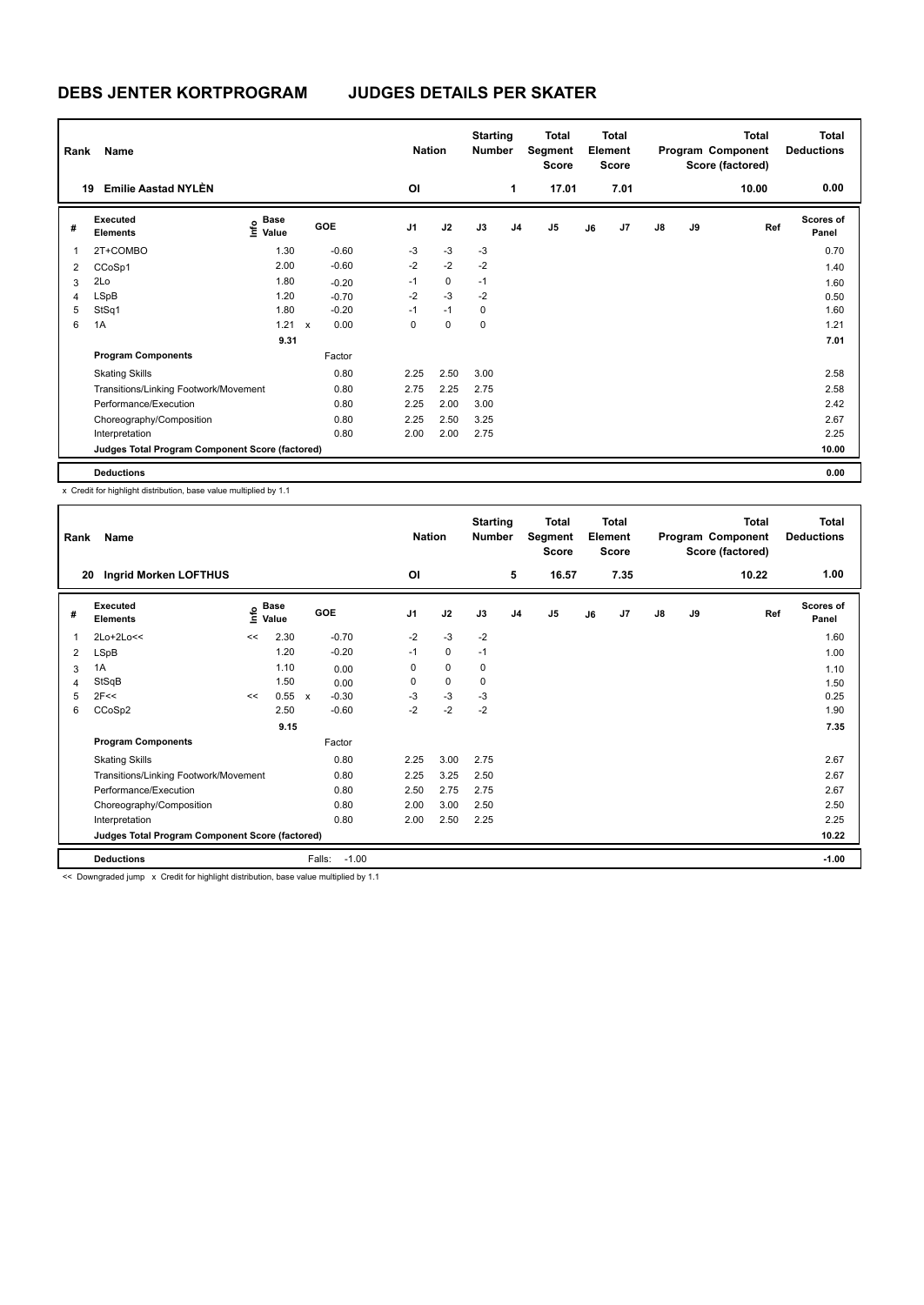| Rank | Name                                            |    |                                           |              |         | <b>Nation</b>  |             | <b>Starting</b><br><b>Number</b> |                | Total<br>Segment<br><b>Score</b> |    | <b>Total</b><br>Element<br><b>Score</b> |               |    | <b>Total</b><br>Program Component<br>Score (factored) | <b>Total</b><br><b>Deductions</b> |
|------|-------------------------------------------------|----|-------------------------------------------|--------------|---------|----------------|-------------|----------------------------------|----------------|----------------------------------|----|-----------------------------------------|---------------|----|-------------------------------------------------------|-----------------------------------|
| 21   | Maria BJØRKLI                                   |    |                                           |              |         | <b>SKK</b>     |             |                                  | $\overline{2}$ | 15.92                            |    | 6.96                                    |               |    | 8.96                                                  | 0.00                              |
| #    | Executed<br><b>Elements</b>                     |    | $\frac{e}{E}$ Base<br>$\frac{e}{E}$ Value |              | GOE     | J <sub>1</sub> | J2          | J3                               | J <sub>4</sub> | J5                               | J6 | J7                                      | $\mathsf{J}8$ | J9 | Ref                                                   | <b>Scores of</b><br>Panel         |
| 1    | 1A                                              |    | 1.10                                      |              | 0.00    | 0              | $\mathbf 0$ | 0                                |                |                                  |    |                                         |               |    |                                                       | 1.10                              |
| 2    | 2Lo<+2Lo<<                                      | << | 1.80                                      |              | $-0.90$ | $-3$           | $-3$        | -3                               |                |                                  |    |                                         |               |    |                                                       | 0.90                              |
| 3    | LSpB                                            |    | 1.20                                      |              | $-0.30$ | $-1$           | $-1$        | $-1$                             |                |                                  |    |                                         |               |    |                                                       | 0.90                              |
| 4    | 2S                                              |    | 1.43                                      | $\pmb{\chi}$ | $-0.27$ | $-1$           | $-1$        | $-2$                             |                |                                  |    |                                         |               |    |                                                       | 1.16                              |
| 5    | StSqB                                           |    | 1.50                                      |              | $-0.40$ | $-2$           | $-1$        | $-1$                             |                |                                  |    |                                         |               |    |                                                       | 1.10                              |
| 6    | CCoSp1                                          |    | 2.00                                      |              | $-0.20$ | $-1$           | 0           | $-1$                             |                |                                  |    |                                         |               |    |                                                       | 1.80                              |
|      |                                                 |    | 9.03                                      |              |         |                |             |                                  |                |                                  |    |                                         |               |    |                                                       | 6.96                              |
|      | <b>Program Components</b>                       |    |                                           |              | Factor  |                |             |                                  |                |                                  |    |                                         |               |    |                                                       |                                   |
|      | <b>Skating Skills</b>                           |    |                                           |              | 0.80    | 1.75           | 2.25        | 2.50                             |                |                                  |    |                                         |               |    |                                                       | 2.17                              |
|      | Transitions/Linking Footwork/Movement           |    |                                           |              | 0.80    | 2.00           | 2.25        | 2.25                             |                |                                  |    |                                         |               |    |                                                       | 2.17                              |
|      | Performance/Execution                           |    |                                           |              | 0.80    | 2.25           | 2.75        | 2.50                             |                |                                  |    |                                         |               |    |                                                       | 2.50                              |
|      | Choreography/Composition                        |    |                                           |              | 0.80    | 1.75           | 2.50        | 2.25                             |                |                                  |    |                                         |               |    |                                                       | 2.17                              |
|      | Interpretation                                  |    |                                           |              | 0.80    | 2.25           | 2.50        | 1.75                             |                |                                  |    |                                         |               |    |                                                       | 2.17                              |
|      | Judges Total Program Component Score (factored) |    |                                           |              |         |                |             |                                  |                |                                  |    |                                         |               |    |                                                       | 8.96                              |
|      | <b>Deductions</b>                               |    |                                           |              |         |                |             |                                  |                |                                  |    |                                         |               |    |                                                       | 0.00                              |

< Under-rotated jump << Downgraded jump x Credit for highlight distribution, base value multiplied by 1.1

| Rank | Name                                            |    |                                  |                           |         | <b>Nation</b>  |             | <b>Starting</b><br><b>Number</b> |                | Total<br>Segment<br>Score |    | <b>Total</b><br>Element<br><b>Score</b> |               |    | <b>Total</b><br>Program Component<br>Score (factored) | <b>Total</b><br><b>Deductions</b> |
|------|-------------------------------------------------|----|----------------------------------|---------------------------|---------|----------------|-------------|----------------------------------|----------------|---------------------------|----|-----------------------------------------|---------------|----|-------------------------------------------------------|-----------------------------------|
| 22   | Rikke BØE                                       |    |                                  |                           |         | <b>SSK</b>     |             |                                  | 20             | 15.38                     |    | 5.98                                    |               |    | 9.40                                                  | 0.00                              |
| #    | <b>Executed</b><br><b>Elements</b>              |    | <b>Base</b><br>e Base<br>⊆ Value | <b>GOE</b>                |         | J <sub>1</sub> | J2          | J3                               | J <sub>4</sub> | J5                        | J6 | J7                                      | $\mathsf{J}8$ | J9 | Ref                                                   | <b>Scores of</b><br>Panel         |
| 1    | 2Lz                                             |    | 2.10                             |                           | $-0.80$ | $-3$           | $-3$        | $-2$                             |                |                           |    |                                         |               |    |                                                       | 1.30                              |
| 2    | 2S+2Lo<<                                        | << | 1.80                             |                           | $-0.53$ | $-2$           | $-3$        | $-3$                             |                |                           |    |                                         |               |    |                                                       | 1.27                              |
| 3    | LSpB                                            |    | 1.20                             |                           | $-0.40$ | $-2$           | $-1$        | $-1$                             |                |                           |    |                                         |               |    |                                                       | 0.80                              |
| 4    | 1A                                              |    | 1.21                             | $\boldsymbol{\mathsf{x}}$ | 0.00    | 0              | $\mathbf 0$ | 0                                |                |                           |    |                                         |               |    |                                                       | 1.21                              |
| 5    | StSqB                                           |    | 1.50                             |                           | $-0.10$ | 0              | $\mathbf 0$ | $-1$                             |                |                           |    |                                         |               |    |                                                       | 1.40                              |
| 6    | CCoSp                                           |    | 0.00                             |                           | 0.00    |                |             |                                  |                |                           |    |                                         |               |    |                                                       | 0.00                              |
|      |                                                 |    | 7.81                             |                           |         |                |             |                                  |                |                           |    |                                         |               |    |                                                       | 5.98                              |
|      | <b>Program Components</b>                       |    |                                  |                           | Factor  |                |             |                                  |                |                           |    |                                         |               |    |                                                       |                                   |
|      | <b>Skating Skills</b>                           |    |                                  |                           | 0.80    | 2.75           | 3.00        | 2.50                             |                |                           |    |                                         |               |    |                                                       | 2.75                              |
|      | Transitions/Linking Footwork/Movement           |    |                                  |                           | 0.80    | 2.25           | 2.50        | 2.00                             |                |                           |    |                                         |               |    |                                                       | 2.25                              |
|      | Performance/Execution                           |    |                                  |                           | 0.80    | 1.75           | 2.25        | 2.25                             |                |                           |    |                                         |               |    |                                                       | 2.08                              |
|      | Choreography/Composition                        |    |                                  |                           | 0.80    | 2.50           | 2.50        | 2.50                             |                |                           |    |                                         |               |    |                                                       | 2.50                              |
|      | Interpretation                                  |    |                                  |                           | 0.80    | 2.25           | 2.25        | 2.00                             |                |                           |    |                                         |               |    |                                                       | 2.17                              |
|      | Judges Total Program Component Score (factored) |    |                                  |                           |         |                |             |                                  |                |                           |    |                                         |               |    |                                                       | 9.40                              |
|      | <b>Deductions</b>                               |    |                                  |                           |         |                |             |                                  |                |                           |    |                                         |               |    |                                                       | 0.00                              |

<< Downgraded jump x Credit for highlight distribution, base value multiplied by 1.1